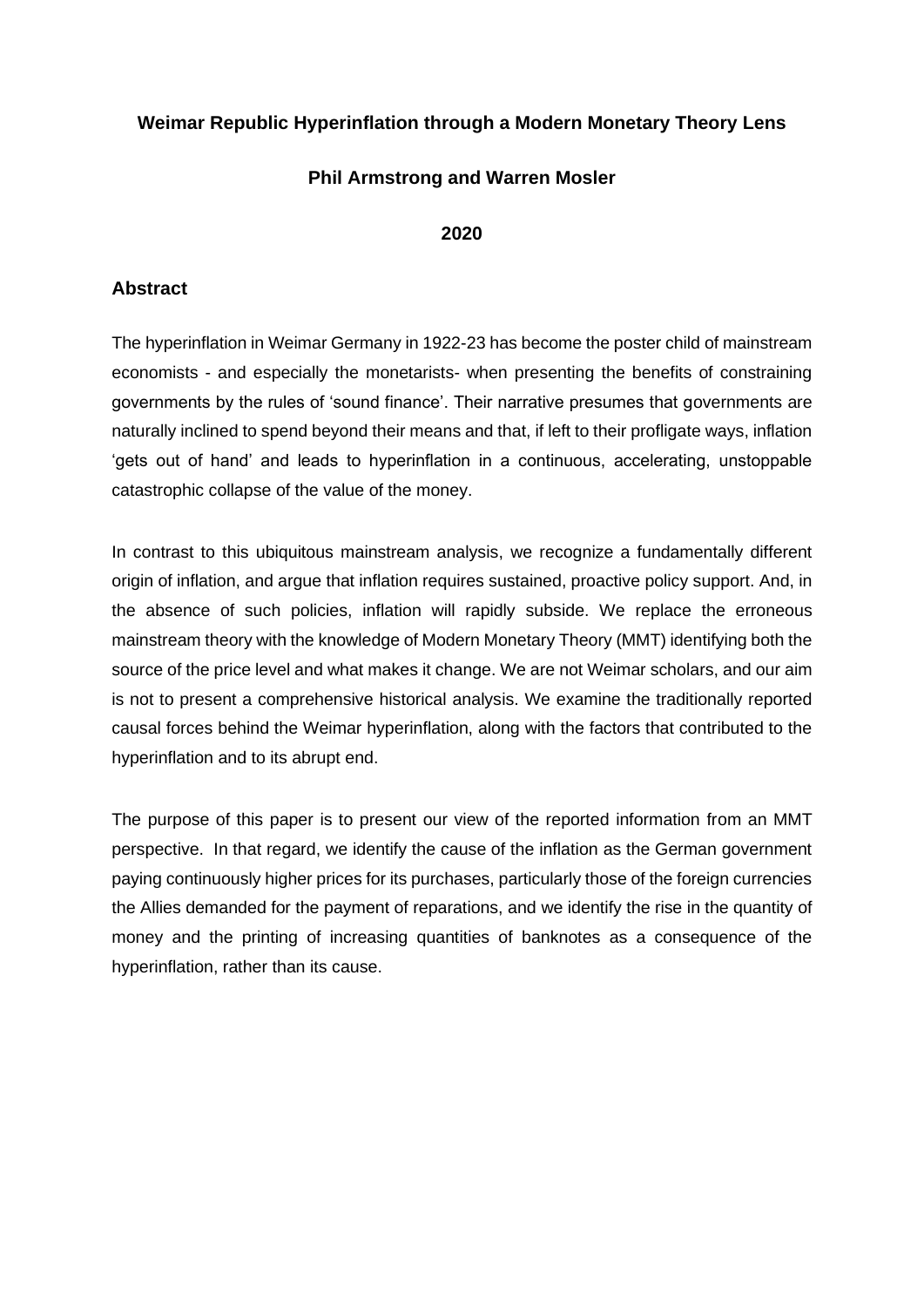## **Introduction**

In this article, we dispute the mainstream view that the inflation of the Weimar Republic was caused by a proactive expansion of the stock of money by the German government acting in concert with the Reichsbank.

In part 1, we examine the source of the price level and causes of inflation, first from a neoclassical and then from an MMT perspective.

In part 2, we analyse the Weimar hyperinflation.

In part 3, we apply the insights of MMT to Weimar hyperinflation and present our alternative narrative.

In part 4, we conclude.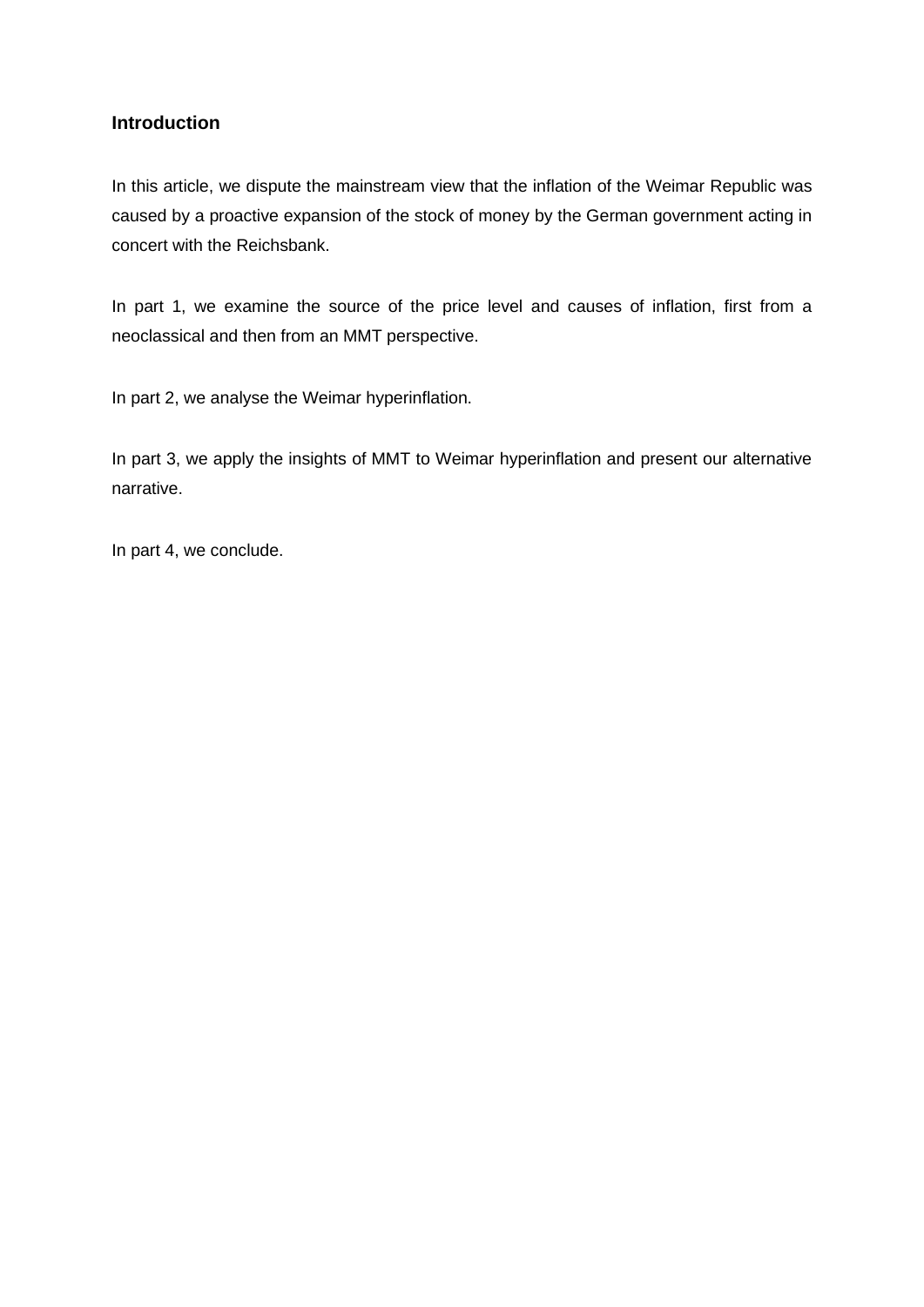## **1. The Price Level and Inflation**

### **The Neoclassical Approach**

Neoclassical economists define the price level as the current level of nominal (money) prices in the economy. And while there have been theories which attempt to explain what causes the price level to change, there is no neoclassical theory which explains how it came to be. By default, it is assumed to be historic- the consequence of an infinite regression. Neoclassical models therefore simply assume an initial price level when presenting the quantity theory of money (QTM), the tautology MV=PT, where the money supply (M) multiplied by the velocity of circulation  $(V)$  = the average price of each transaction  $(P)$  multiplied by the volume of transactions (T). With M assumed to be exogenous (under the control of the authorities) and V assumed to be stable, it is then asserted that causality runs from M to P, giving rise to Friedman's famous explanation of the cause of inflation: ['Inflation](https://en.wikiquote.org/wiki/Inflation) is always and everywhere a monetary phenomenon in the sense that it is and can be produced *only* by a more rapid increase in the quantity of money than in output. …' (Friedman 1956, emphasis added).

The presumption of a money supply fixed by the government, however, applies to a convertible, fixed exchange rate currency, such as existed under the gold standard. This relegates the applicability of the quantity theory of money to fixed exchange rate regimes and makes it entirely inapplicable to today's floating exchange rate regimes (as well as in the Weimar Republic) where the government does not offer convertibility at a fixed rate.

After a decades-long search for an 'M'- a monetary aggregate that correlates to and leads to inflation- mainstream economics today has moved on to its current position of inflation expectations being the cause of inflation. They continue to begin their analysis with an assumption of a given price level and assert that inflation expectations are the source of changes to that price level. Central banks have, in fact, developed intricate methodologies to measure inflation expectations to quide policy, while their researchers have struggled to find evidence of the validity of the theory.

Of further note is the fact that mainstream economists accept the classical dichotomy of real vs nominal (monetary) factors and contend that in a competitive marketplace the introduction of money is merely the introduction of a numeraire into a barter economy. Money is a 'veil' that improves transaction efficiency while leaving quantities produced and relative prices unchanged (Armstrong 2015; Armstrong and Siddiqui 2019). This assumption is known as the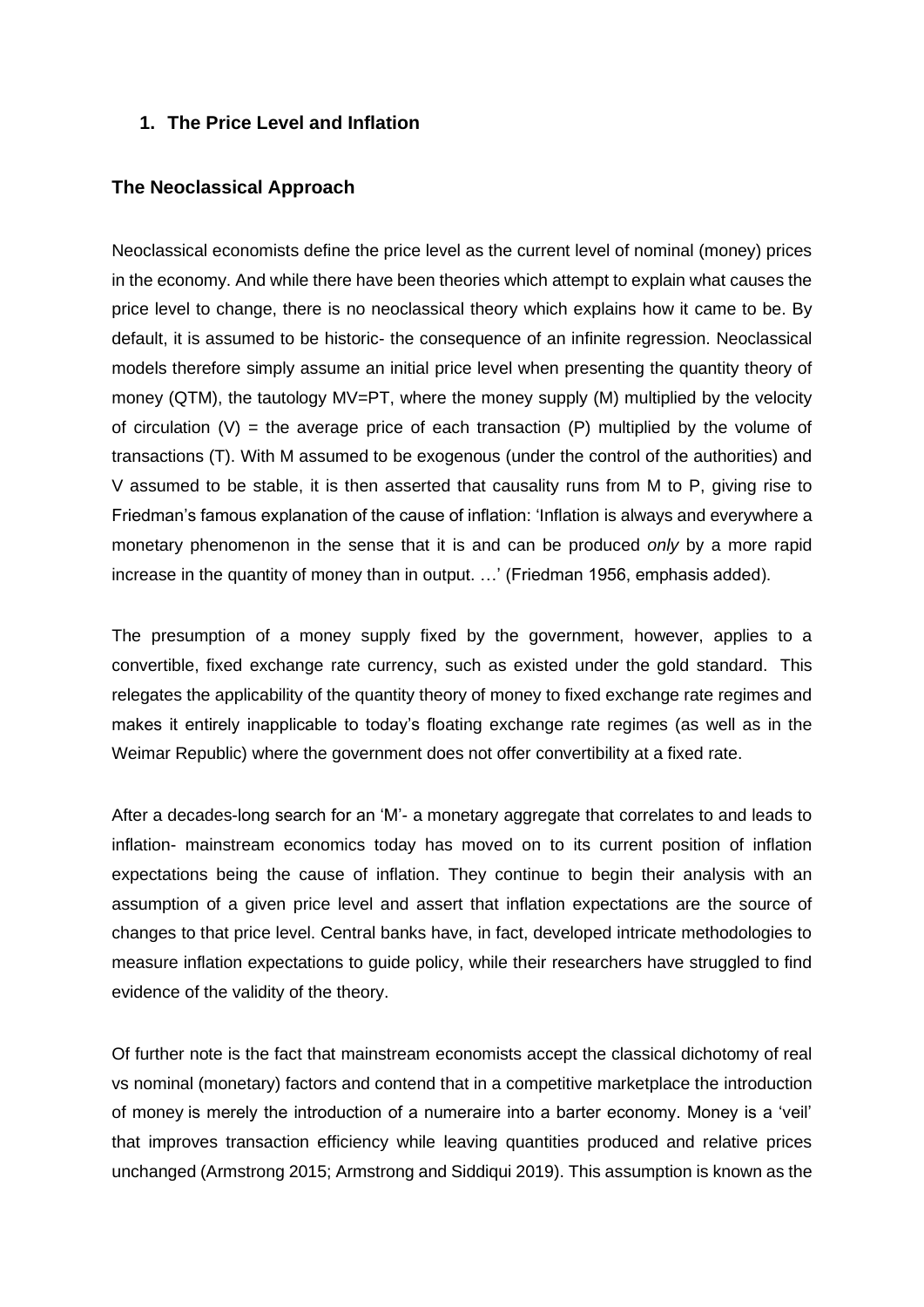neutrality of money. However, the assumption of neutrality is obviated by the introduction of coercive taxation.

# **Modern Monetary Theory**

Modern Monetary Theory (MMT) recognizes that the funds to pay taxes and net save come only from the government or its agents (Bell 1998); the currency itself is a public monopoly and therefore the price level, as a point of logic, is necessarily a function of prices paid by the government (Mosler 1993). Said another way, the value of the currency is a function of what economic agents must do in order to obtain it from the government and its designated agents, directly or indirectly. With the currency a public monopoly (imperfect competition) mainstream quantity theory, inflation expectations theory and the neutrality of money are not applicable.

With the currency a public monopoly, in the context of a market economy the government need only set one price as market forces adjust all other prices to express indifference levels, or what is also referred to as relative value (Tcherneva 2002).

The value of the currency is defined by what a given amount of it can buy. So, for example, if the government increases purchases at current prices, regardless of the quantity of money spent, that additional (price constrained) spending has not driven up prices, and the value of the currency has not been altered. However, if the government instead pays more for the same items purchased, the value of the currency, by definition, has become lower, as it takes more of it to buy the same quantity than was previously the case<sup>1</sup>.

As a practical matter, governments utilize buffer stock policies. With a buffer stock policy, the government sets the price of the buffer stock item, while market forces result in all other prices expressing indifference levels to the price of the buffer stock item (we further recognize that there are additional institutional structures that influence the determination of a vast array of

<sup>&</sup>lt;sup>1</sup> Consider two extreme examples to make the point. Assume the government decided it would not pay any more this year for goods and services compared to the price it paid last year. Further assume that the private sector increased all prices for goods and services offered to the government. Government spending would then go from, say, \$5 trillion to 0. Economic agents would have no way to obtain the funds they need to pay taxes of, say, \$4 trillion (and another \$1 trillion needed to net save) which would impart a highly deflationary impulse that ends only when economic agents, however reluctantly, lower price to be able to effect the \$5 trillion in sales to the government. Now assume that the government raises the pay of all employees and employees of contractors and vendors paid by the government to 1 million pounds per hour, without tax increases, allowing the size of the deficit to adjust accordingly. Clearly this would be a highly inflationary event that would alter the general price level accordingly.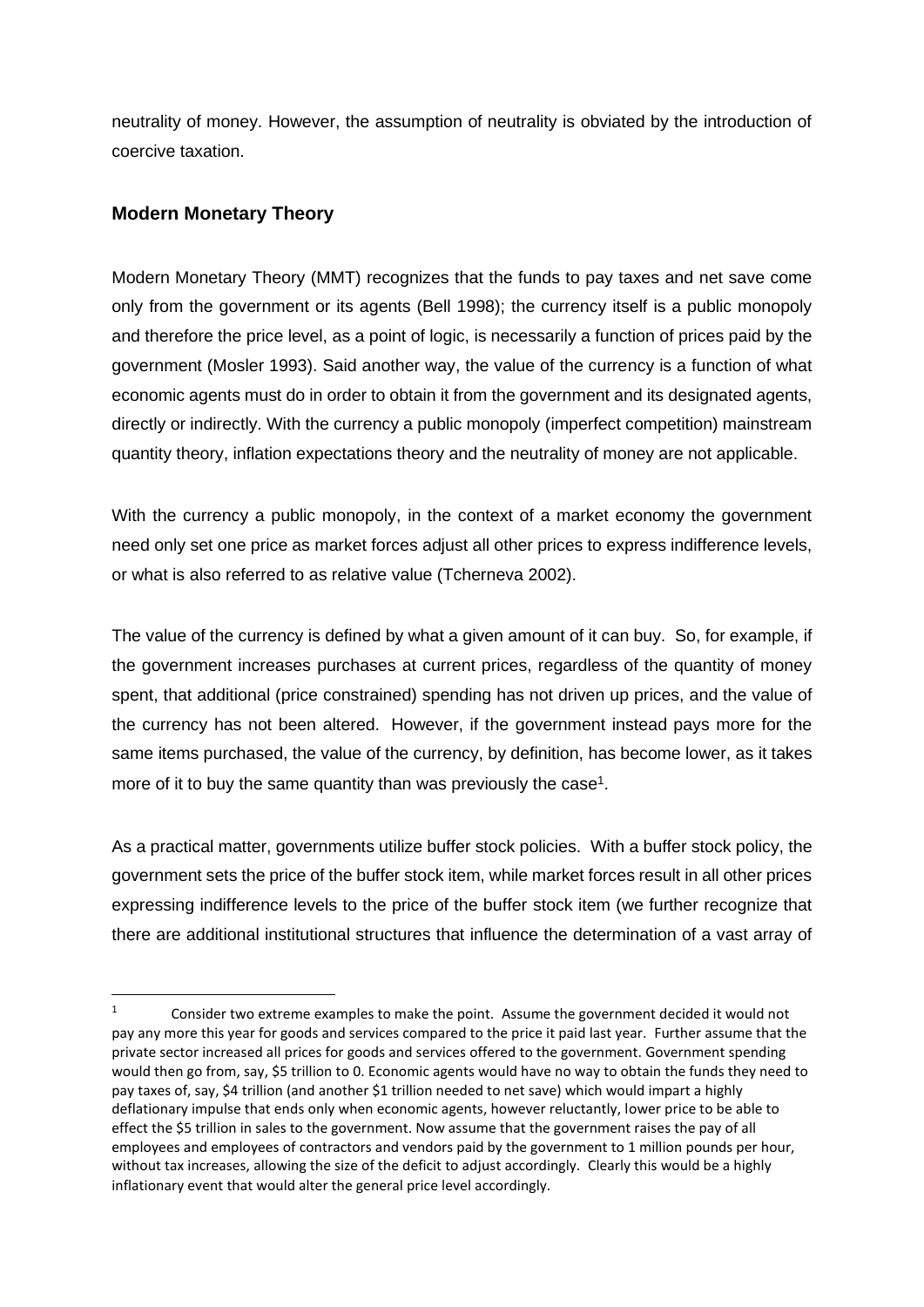prices). This logic underpins both fixed and floating exchange rate regimes. For example, with a gold standard, the government sets the price of gold and conducts fiscal and monetary policy so as to retain a credible buffer stock of gold, while offering to buy or sell gold at a fixed price and allowing other prices to continuously adjust and reflect relative value. With today's floating exchange rate regimes, governments use monetary and fiscal policy to maintain a credible buffer stock of unemployed workers to stabilize wages, while allowing other prices to adjust to reflect relative value<sup>2</sup>. Inflation is, therefore, in the context of buffer stock policies, a continuous increase in the price set by the government or its agents, directly or indirectly, for the buffer stock item (Mosler and Silipo 2017).

With the German mark a non-convertible state currency in the Weimar Republic, interest rates were set by policy. And, ironically, the radically higher policy rates intended to support the mark instead worked to exacerbate the inflation through two channels. The first is the interest income channel, where interest payments by the state are additional income for the economy that add to deficit spending and aggregate demand. The second is through forward pricing, where prices of goods and services purchased for future delivery increase in line with interest rates.

<sup>&</sup>lt;sup>2</sup> MMT begins with the base case for analysis utilizing an employed buffer stock (Job Guarantee) for price stability.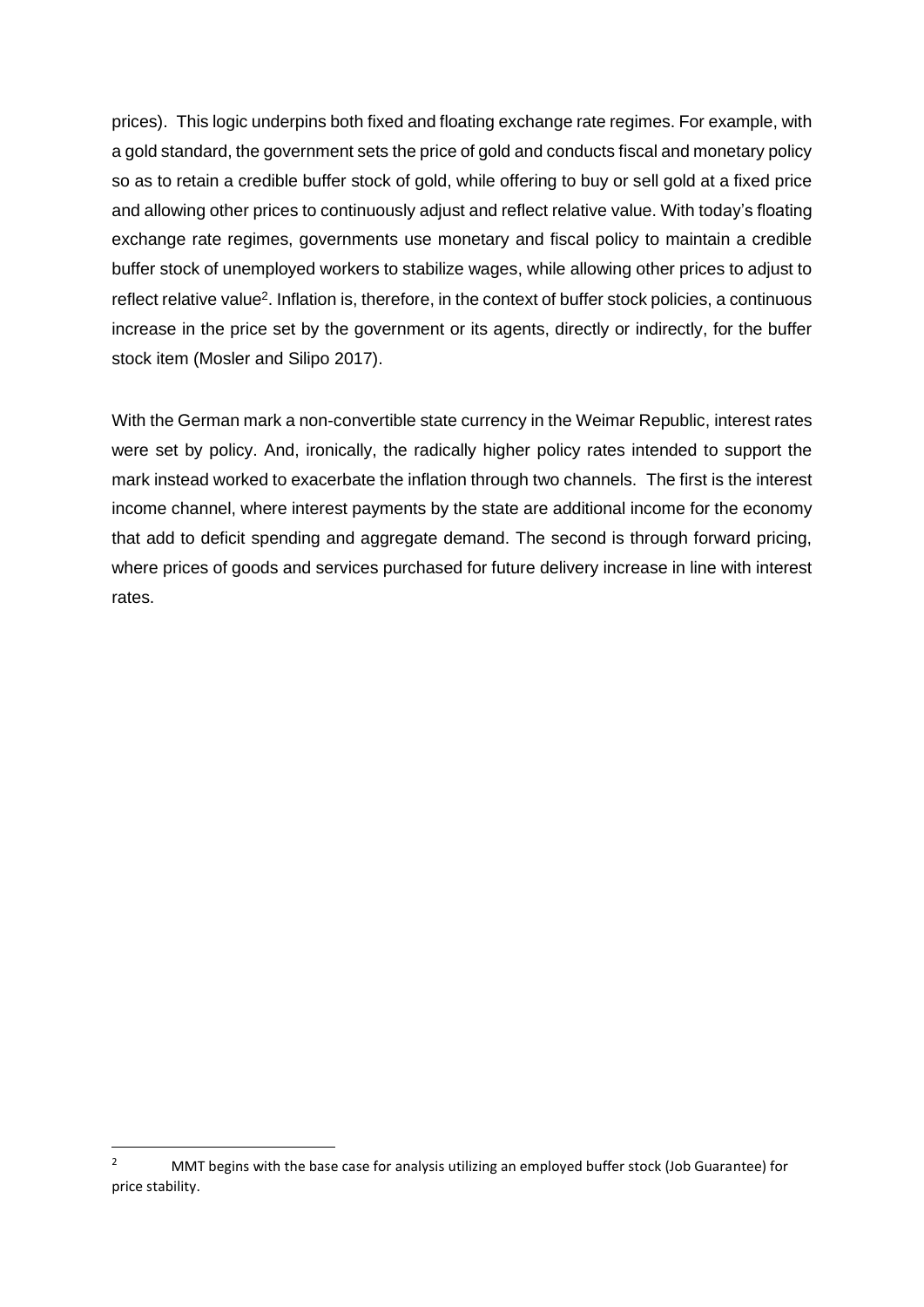## **2. The Weimar Republic Hyperinflation**

### **Reparations and Inflation**

Two avenues of discussion arose out of the war reparations demanded from Germany following the 1919 Armistice. The first is 'the budgetary problem', questioning whether Germany was fundamentally capable of paying the monetary sums demanded for reparations (Keynes 1919; Rueff 1926; Mantoux 1946). The second is 'the transfer problem,' which reflects a concern over the conversion of the German money to foreign currency for payment to the Allies. (Keynes 1929; Ohlin 1929). 'The Dawes Committee divided the payment of German reparations into two parts - into the *Budgetary* Problem of extracting the necessary sums of money out of the pockets of the German people and paying them into the account of the Agent-General, and the *Transfer* Problem of converting the German money so received into foreign currency' (Keynes 1949 [1929]: 161, emphasis in the original).

Keynes stresses the significance of the transfer problem and argues that even if the German authorities had been able to reduce German domestic consumption sufficiently by taxation, the resources thus freed would not necessarily have produced the increase in exports required to fulfil the Allies' reparations demands. Keynes argues that something in addition is required, German wage rates must be lowered sufficiently to make their potential exports competitive. 'The expenditure of the German people must be reduced not only by the amount of reparation taxes which they must pay out of their earnings, but also by a reduction in their gold-rate of earnings… The *Budgetary* problem depends on the wealth and prosperity of the German people; the *Transfer* Problem on the competitive position of her industries on the international market' (Keynes 1949 [1929]: 165, emphasis in the original).

Keynes was pessimistic that the transfer problem could be solved. He considered that significant wage reductions would be required if German exports were to be raised sufficiently; he notes, 'My own view is that at a given time the economic structure of a country, in relation to the economic structures of its neighbours, permits of a certain "natural" level of exports, and that arbitrarily to effect a material alteration of this level by deliberate devices is extremely difficult' (Keynes 1949 [1929]: 167).

Ohlin disagreed with Keynes's view, arguing that relatively small price declines may lead to significant increases in export sales, '…many German goods on the border line of "exportability" may be sold in large quantities if their prices fall 10 per cent. With this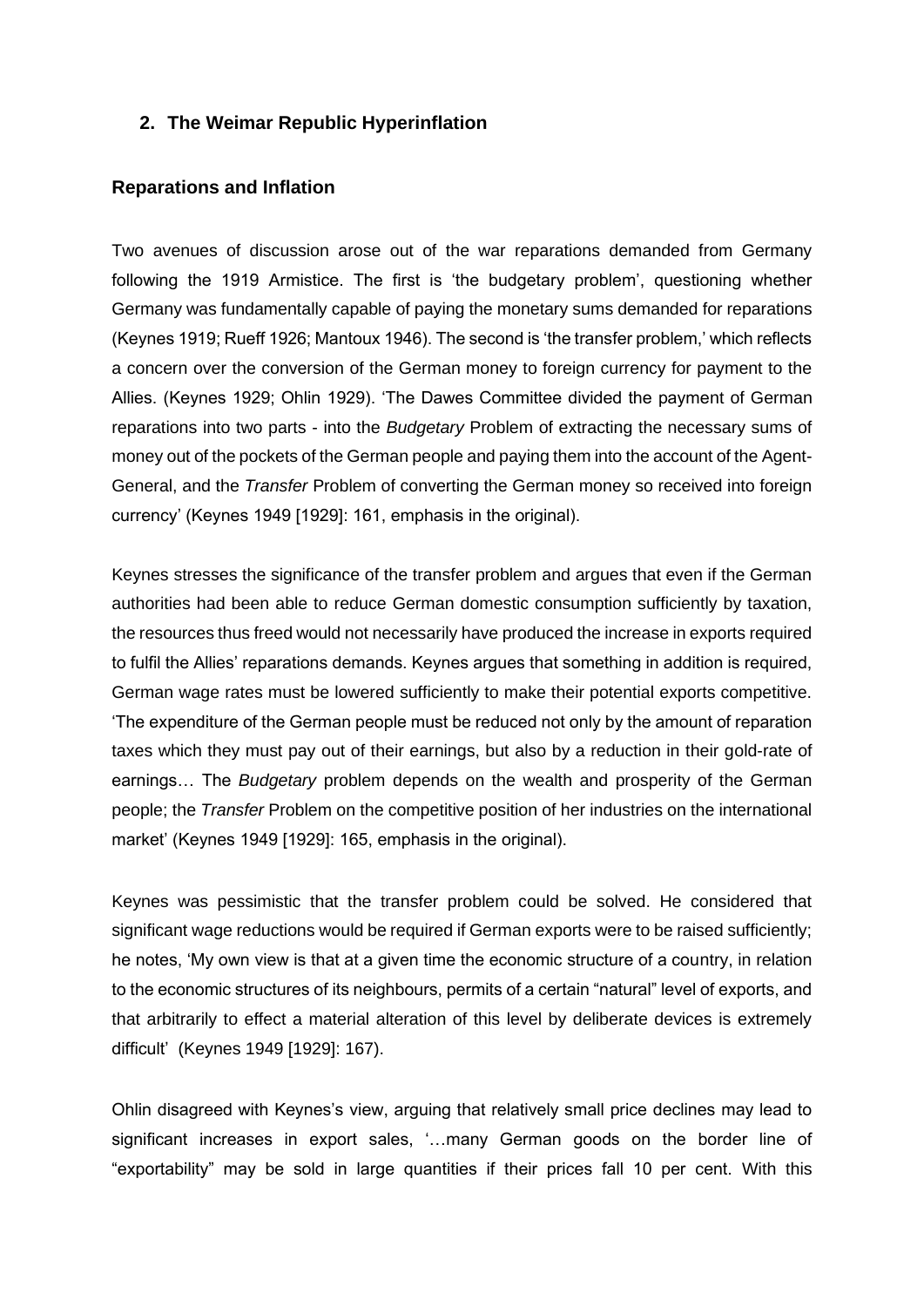background an increase in exports by 30, 40 or 50 percent does not seem impossible' (Ohlin 1949 [1929]: 176). He also felt that Keynes greatly overestimates the extent of the challenge facing nations who wish to increase their exports, 'I suspect that one of the reasons why most people are inclined to exaggerate the difficulty in creating a German export surplus is the impression of the "practical" business man, who has already a large export trade, that it is difficult for him to increase his sales abroad. This impression, however, is misleading as it is based on a tacit assumption of unchanged demand conditions and fails to take into account that many firms may pass from exporting practically nothing to considerable sales abroad during a period of five or six years' (Ohlin 1949 [1929]: 176).

Ormazabal (2008) unifies the budgetary and transfer issues, criticizing both Keynes and Ohlin. He recognizes that taxes would have to be raised to reduce German consumption so that sufficient goods and services would be available to transfer to the Allies: 'It is understood that the Germans cease to consume because they part with money' (Ormazabal 2008: 10). He further reasons that if the need for German money to pay for the German exports equalled the German currency the Agent General<sup>3</sup> converted into foreign exchange, the transfer of German money for reparations to the Agent General would not destabilize the foreign exchange markets. However, if taxes are not sufficient to reduce German consumption exports revenues will not be sufficient, causing the exchange rate for the mark to fall. And a fall in the German exchange rate would make it increasingly burdensome for Germany - via the Agent General to obtain the required foreign currency to meet its reparation liabilities.

We, in general, agree with this summation, enhanced further with MMT insights. Due to taxation being set at too low a level, payment of reparations resulted in higher levels of German deficit spending. In addition, the higher interest rates implemented to fight the inflation further increased the deficit (a point missed in orthodox narratives; see Appendix 2). We would also point out that this deficit spending was not only for purchases of real goods and services and payment of interest, but also for purchases of foreign exchange by the Agent General. Purchases of foreign exchange (and gold) are, functionally, deficit spending, even though they are not accounted for as such but only as asset purchases by the central bank. Thus, we argue that, as a practical matter, the stated accounts underestimate the size of deficits. Importantly, with both insufficient tax liabilities and compliance, German purchases of foreign exchange could only take place at continuously higher prices. MMT provides important

<sup>3</sup> The Agent General was an agency which both pressurised the German government to collect the payment and managed the conversion of the money received into the required foreign currency (Ormazabal 2008: 7).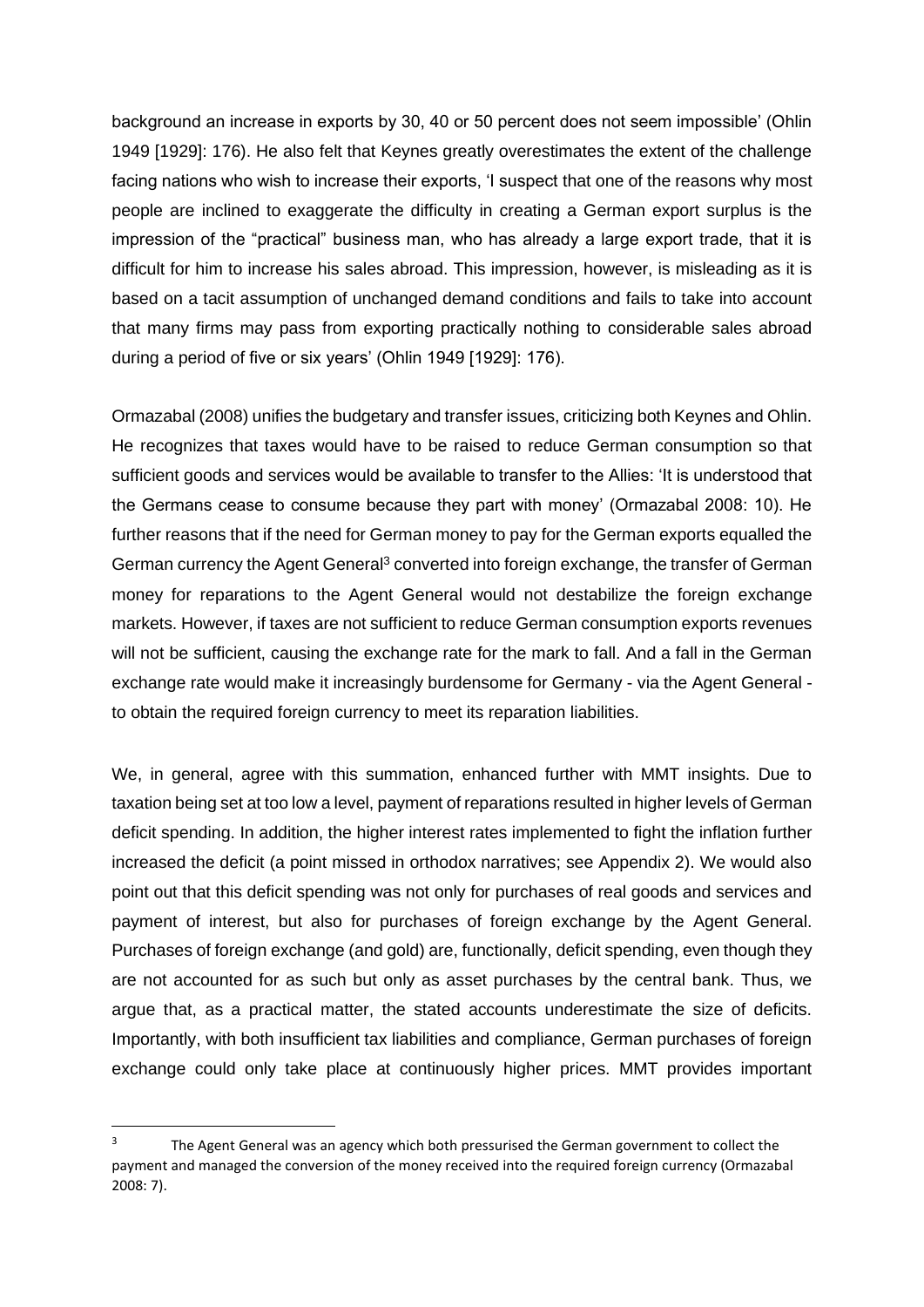insights here, namely that it was the higher prices paid that were the cause of the increase in the price level, and only if real wages had been sufficiently lowered to the point of reducing domestic consumption and increasing exports could Germany have bought the required foreign exchange without paying higher prices.

# **The London Ultimatum, the French Invasion, and the 1922 -23 Hyperinflation**

While wholesale prices were 17 times higher by February 1920 than in 1913 (Hetzel 2002: 4), the price level was relatively stable after March 1920, and Hetzel argues that the tax reforms introduced by Matthias Erzberger (Minister of Finance), assuming the current annual level of reparations of 2.24 billion marks, could have delivered a balanced budget: 'Given stable real expenditures, growth in the economy would have increased revenues and balanced the budget' (Hetzel 2002: 5). We would argue, however, given the importance of interest rate payments in increasing deficits, that this positive prediction presupposes the implementation and maintenance of a low policy interest rate.

In any event, with the London Schedule (also known as the Ultimatum) of May 1921, reparations demands were dramatically increased<sup>4,</sup> including requirements for higher taxation to further reduce domestic living standards from already low levels. The German government, in defiance of the demands, failed to sufficiently raise taxes. Instead, deficit spending was allowed to increase and, consequently, continuous exchange rate depreciation followed. And as the Agent General paid continuously higher prices for foreign exchange, contributing to further exchange rate falls, the German price level continuously increased (see Appendix 3). As inflation accelerated during 1922 and into 1923, the government responded with increased spending (including heightened interest expenses following from the high interest rates which were applied as an attempt to stem the ensuing fall in the exchange rate<sup>5</sup>) at

<sup>4</sup> The London Ultimatum of May 1921 set out the aggregate amount for reparations demanded by the Allies at 132 billion gold marks. Three categories of bonds (referred to as 'Series A', 'Series B', and 'Series C') were required to be issued and delivered to the Reparations Commission. Series A and B bonds required an unconditional payment of 50 billion marks (US\$12.5 billion) from Germany. Payment due with respect to 'C' bonds was linked to an Allied assessment of Germany's ability to pay (Federal Reserve Bulletin 1921).

<sup>5</sup> 'From the early days of the war till the end of June 1922 the Reichsbank rate remained unchanged at 5% ; it was raised to 6% in July, to 7% in August, 8% in September and 10% in November 1922, to 12% in January 1923, 18% in April, 30% in August and 90% in September. But these increases were as nothing when measured alongside the progressive lightening in the burden of a loan during the time for which it ran. Though, after September 1923, a bank or private individual had to pay at the rate of 900% per annum for a loan from the Reichsbank, this was no deterrent to borrowing' (Graham 1930: 65). Schacht notes how interest rates fell after stabilization, 'At the beginning of the year 1924 an interest rate of 100 per cent. per annum was nothing uncommon on the open market, and may almost be said to have been the normal rate. The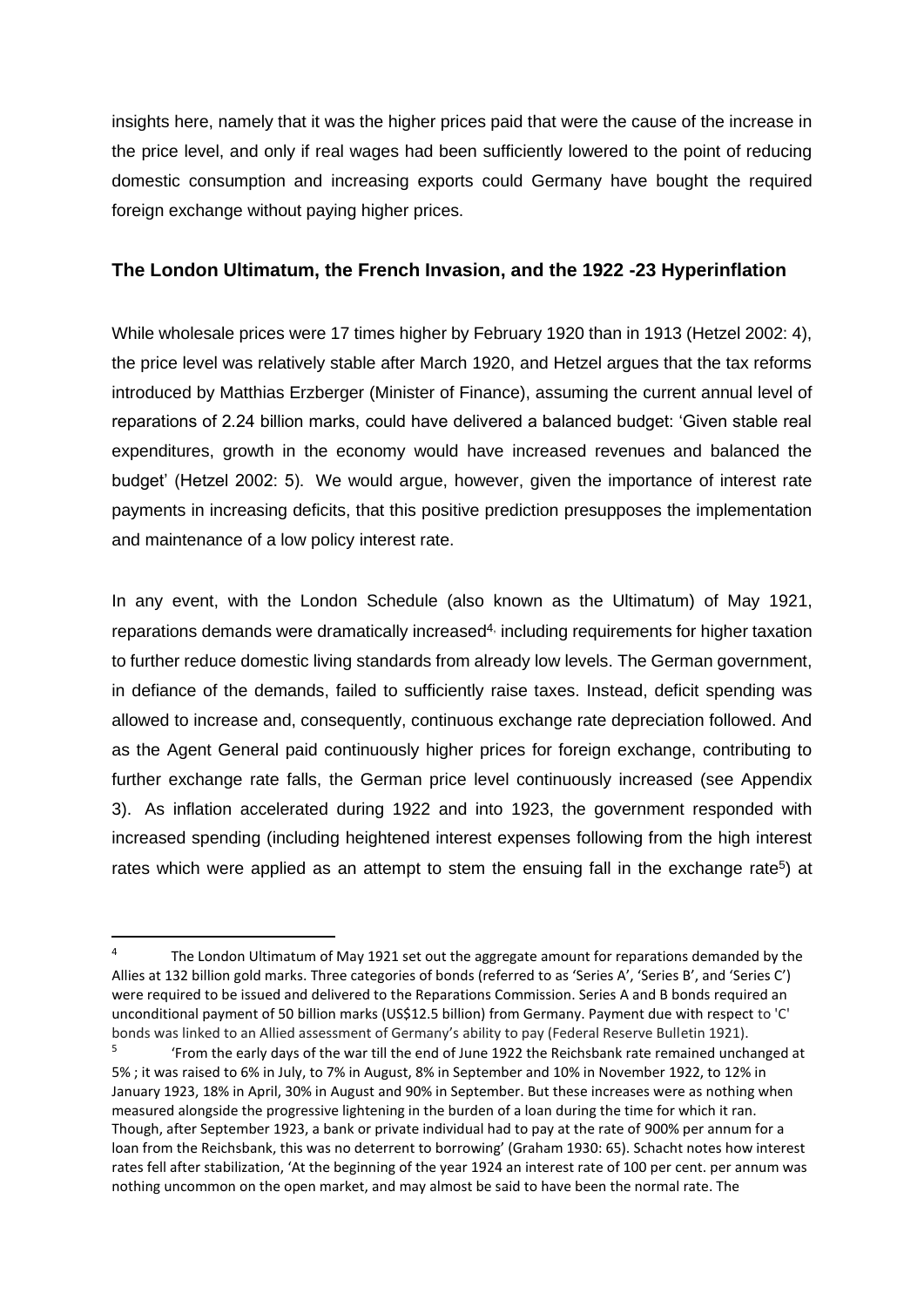increased prices. Considerable currency speculation contributed to further significant falls in the mark and increases in the price level (Hetzel 2002: 5).

Making matters worse, Germany's failure to meet French demands for payment late in 1922 prompted the French (with Belgian support) to invade the Ruhr in January 1923 and exact payment in goods, notably coal. In response, the German government continued to financially support Ruhr workers and businesses via deficit spending despite the fall in output that followed the invasion. Consequently, the hyperinflation which had begun in August 1922 accelerated and continued until November 1923 (Cagan 1956) (See Appendix 3).

## **Helferrich's Weimar Hyperinflation Narrative**

Helferrich<sup>6</sup> in his famous work *Geld* (Money) sees the driving force of the post-war inflation originating from workers attempting to maintain living standards at pre-war levels even with the destruction of German capital, a drastic decline in labour productivity, and Allied reparations:

But claims were put forward and effectively pressed to raise the standard of comfort and at the same time to reduce the intensity of labour. This could have but one result – a race between wages and prices such as we have witnessed in the last few years. The social and political position of Labour was sufficiently strong to enforce higher wages notwithstanding the fact that less work was being done. As the profits of capital had shrunk to a minimum, the higher wages could only be paid if higher prices could be obtained for the products. But higher prices raised the cost of living and brought about fresh demands for higher wages, which in turn led to a further rise in prices (Helfferich 1969 [1927: 597].

This is consistent with the MMT inflation narrative, as the higher prices paid for labour by the government are an instance when the currency is redefined downwards. The higher prices paid for private-sector labour are made possible, directly and indirectly, by the increased level of government spending at continuously higher prices.

Reichsbank, on the other hand, adhered, after stabilization, to its rate of 10 per cent., which rapidly compelled private rates to come into line' (Schacht 1927: 202).

<sup>6</sup> Interestingly, Helfferich's PhD was supervised by Georg Friedrich Knapp, the author of *The State Theory of Money* (1905 [trans 1924]). '*Das Geld* [Money] was the German-language standard book on monetary issues at the beginning of the twentieth century…' (Greitens 2020: 7-9, parentheses added).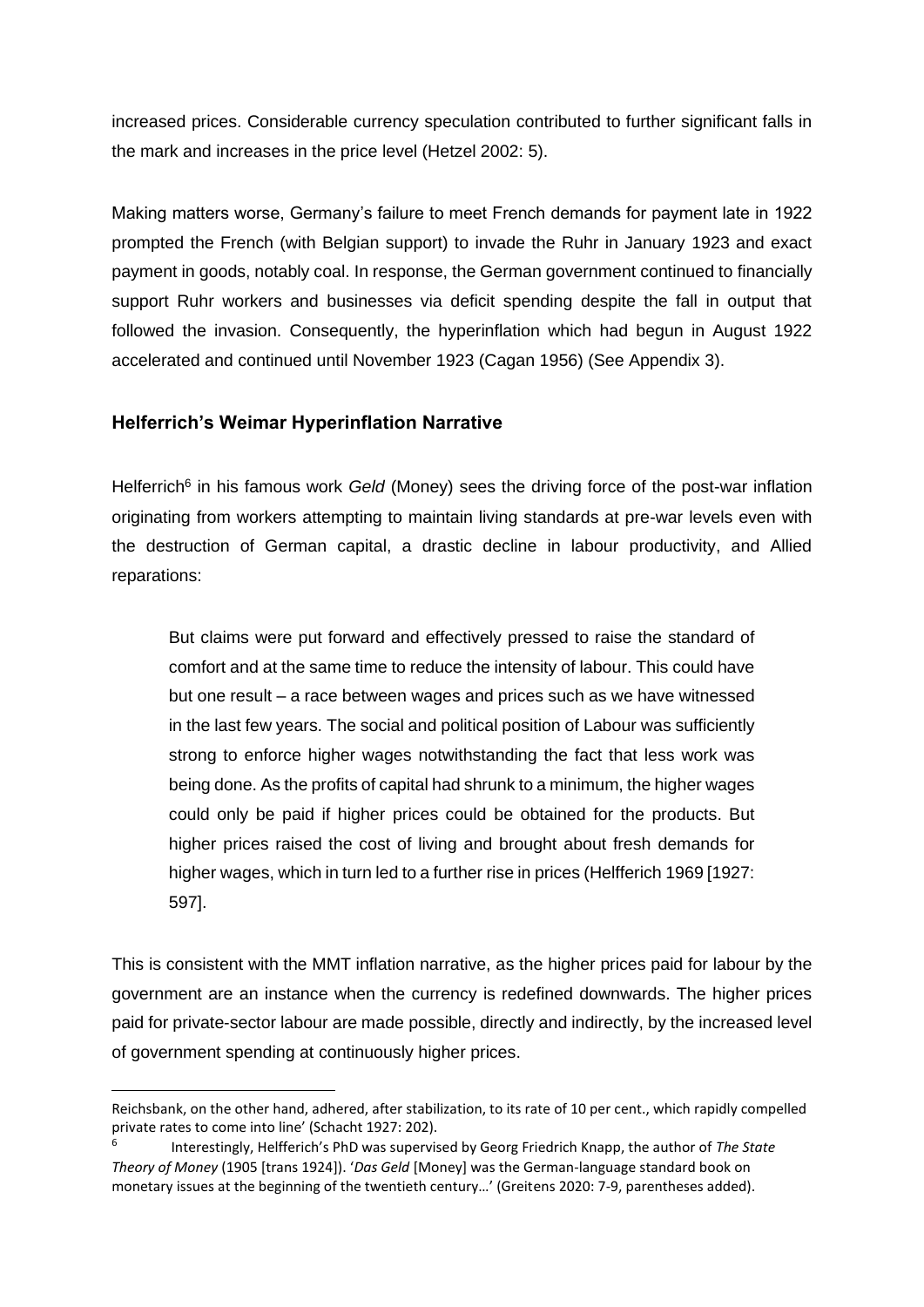Helfferich here outlines the effects of the decline of the mark on the general price level as a result of the higher prices paid for foreign exchange and also how the increase in the money supply *followed* the increases in the general price level:

The necessary and direct consequence of the soaring gold exchange rates, in which the collapse of the German currency found expression, was a corresponding rise in the prices of all commodities which Germany imported from countries with high exchanges. Owing to the importance of imports for feeding the population and for German industry, the high cost of imports would, of necessity, be reflected in wages and salaries, and ultimately, in the prices of goods produced in the country… The rise in wages and salaries, combined with the higher prices of all materials, led, of course to a rise in the expenses of the Reich and as the revenues of the Reich at a corresponding rate<sup>7</sup>, the floating debt, and accordingly the calls of the Reich upon were forced up… These enormously increased calls by the German public and by the financial maturities upon the Reichsbank could only be met by the bank by an increase in the note issue – from 173 milliard marks on the  $7<sup>th</sup>$  July 1922 to 1984 milliard marks on the 31<sup>st</sup> January 1923' (Helfferich 1969 [1927]: 600-1).

Helfferlich recognizes that, in contrast to neoclassical or monetarist economists, the end of the gold standard allowed the money supply to follow the rise in prices as it accommodated the increased demand for money necessitated by the rise in prices. This was essential for the technical functioning of the payments system and had nothing to do with the inflation. (Helfferich 1969 [1927] 597-8). Helfferich continues, '...in the twenty months which followed the acceptance of the London Ultimatum …the note issue of the Reichsbank [increased] 23 times, the wholesale index number for home products [prices] 226 times, that for imports [prices] 353 times, and the dollar rate 346 times' (Helfferich 1969 [1927] 598-9, parentheses added). He further notes, '… in fact, it is immediately obvious that in the case of Germany the increase in the note circulation did not precede the rise in prices and also that [it] followed it but slowly and at some distance of time…. A conception of the general and comprehensive outline of the interplay of causes in these developments can, in fact, be obtained only if foreign exchange is made the starting point' (Helfferich 1969 [1927]: 599, parentheses added).

Hefferlich argues that the increase in circulation had failed to keep in step with the depreciation of the German currency, so clearly the increase in note circulation could not be the primary

 $7$  Data provided by Helfferich (1969 [1927]: 617).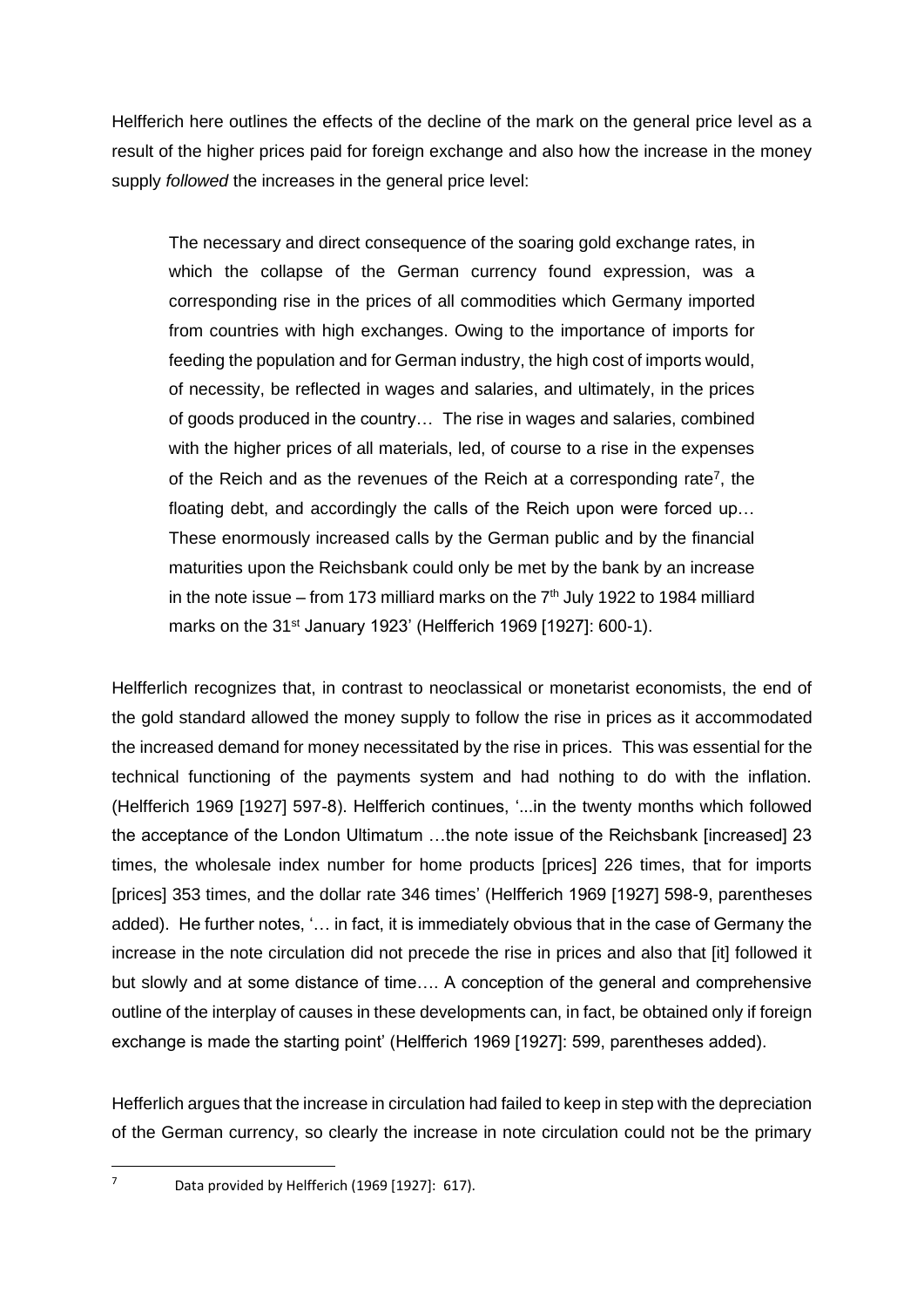cause of the depreciation of the mark. Ironically, despite the huge increase in printing of banknotes, money was scarce. 'This also explains why the catastrophic collapse of the mark, which began towards the middle of 1922, was, notwithstanding the avalanche of notes, accompanied by an acute shortage of money' (Helfferich 1969 [1927] 599).

Helfferich backs up his argument that money printing was not the cause of the inflation by considering the events of 1923; he points out that following an improvement in the exchange rate of the mark, *prices fell even though the volume of notes issued continued to rise significantly*;

prices fell with an improving exchange<sup>8</sup>. The fall was most marked in the prices of imported goods, which previously had directly and completely followed in the wake of the rise of the gold exchanges. The fall in the prices of home produced goods was less marked as these had not previously adjusted themselves to anything like the same extent to the higher rates of exchange. Yet while rates and prices fell, the note issue increased threefold during these ten weeks [the end of January to April 1923]' (Helfferich 1969 [1927]: 602, parentheses added).

Helferrich was well aware that, for the German state, refusing to increase the money supply to match the demand for banknotes was not a feasible option. Rather than controlling inflation and currency depreciation, it would have instead resulted in the immediate termination of the operation of the entire payment system and the economy:

But such reactions [refusing to match the supply of money to demand] would have taken place, if at all, at the cost of uncontrollable crises and catastrophes; because if we were to follow the good advice given to us, and lay aside the note-printing presses, whilst the factors which adversely affect the German currency continue to operate, we should be depriving German economic life of the media of circulation necessary and indispensable for trade, for salary and wage payments, etc., so that in a very short time the local authorities and the state itself would be unable to pay their creditors and workmen. Then in a few weeks not only the printing presses, but also the mines and factories, the

<sup>8</sup> Helfferich notes (1969 [1927]: 601) that the number of paper marks per \$US reduced from approximately 50000 in late January to 22000 in the months immediately following and its 'approximate stabilisation at that figure'.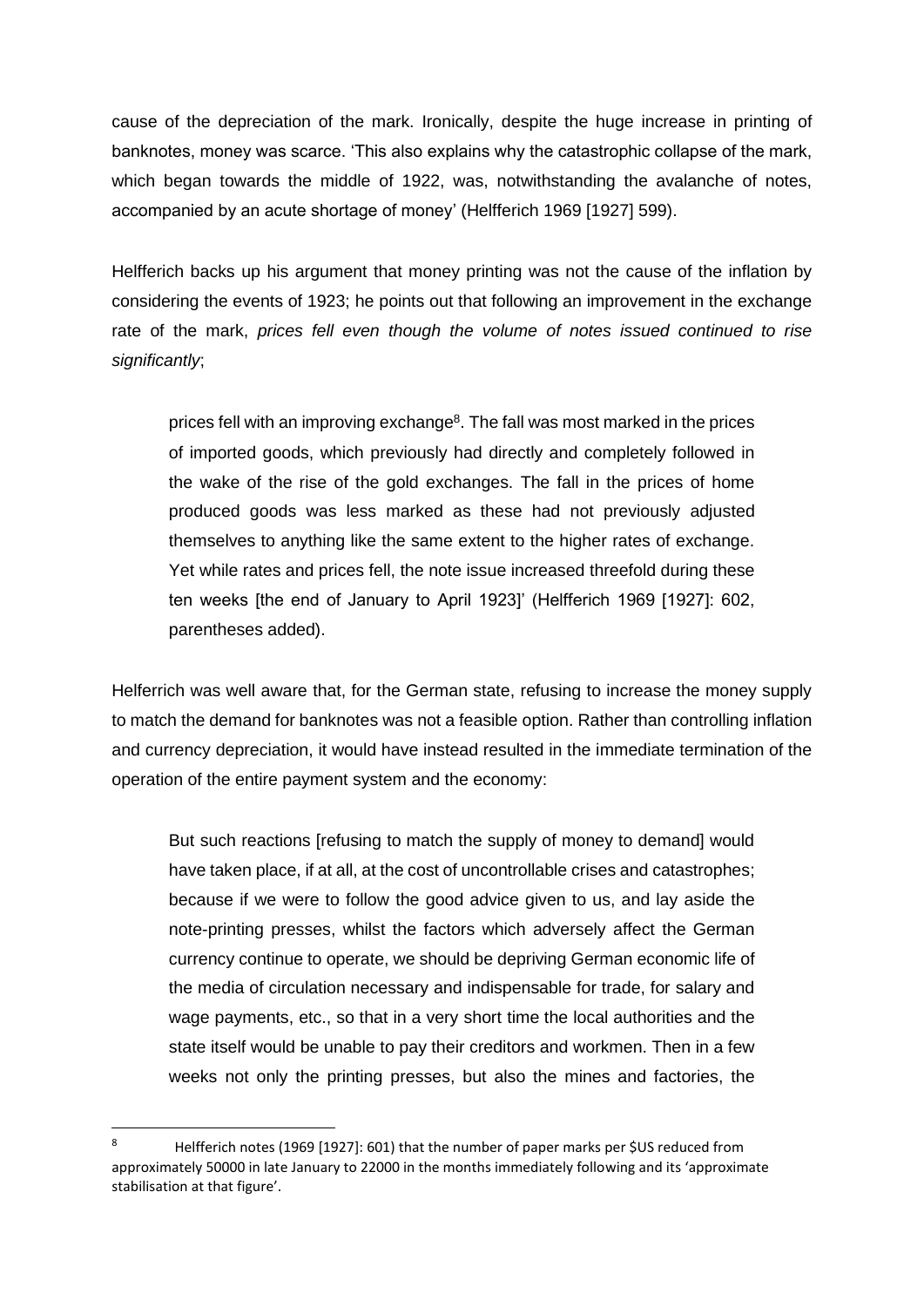railways, and post-offices, and the State and communal administration, in short, the entire communal and economic life, would be at a standstill. (Helfferich 1969 [1927]: 602, parentheses added)

Interestingly, Helfferich's felt compelled to express his opposition to the Allies demands with this additional comment: 'The collapse of economic life of the State, and of society would, however, do away with the insensate idea that the German nation is capable of meeting such tremendous reparation claims, and would thus destroy the root of the evil' (Helfferich 1969 [1927]: 603-604).

## **Ending Weimar Hyperinflation**

The inherent endogeneity of commercial bank money is constrained by government regulation and supervision of credit creation. Regulations include leverage constraints and credit and collateral requirements for borrowers. So, in that sense, spending supported by bank credit expansion as a consequence of state initiative is rightly classified as state spending. Therefore, when the state facilitates the payment of higher prices by private sector agents it is a case of the state redefining the value of its currency downward. During the hyperinflation period, the German state agreed to satisfy all demand for credit either directly, with respect to itself, or indirectly, by voluntarily relinquishing its regulatory standards and limits to private sector credit creation, which contributed to the price increases during the hyperinflation. Regaining control of both public and private sector credit creation was, therefore, a prerequisite for ending hyperinflation; a task recognised by Schacht when he took over the reins at the Reichsbank.

Schacht (1967: 68) saw the first problem as that of dealing with the 'emergency money', 'The first step towards the stabilisation of the Mark was therefore a decree issued by the Reichsbank on 17 November, 1923, whereby it would not accept any emergency money after 22 November. Holders of these notes were given four days in which to redeem the emergency money lying in the safe deposits of the Reichsbank' (Schacht 1967: 68). The Reichsbank had been unable to produce enough paper currency to meet demand during hyperinflation and had accommodated private firms producing the needed paper currency by agreeing to redeem their notes, giving those notes the status of state money<sup>9</sup>. Furthermore, the Reichsbank had

<sup>9</sup> Schacht notes with regard to 'emergency money' or 'Notgeld', 'While before the war the presses of the Reichsbank had printed all banknotes, in 1923 133 additional printing firms with 1783 machines were needed to supply the demand. More than thirty paper manufacturers worked at full capacity solely to provide paper for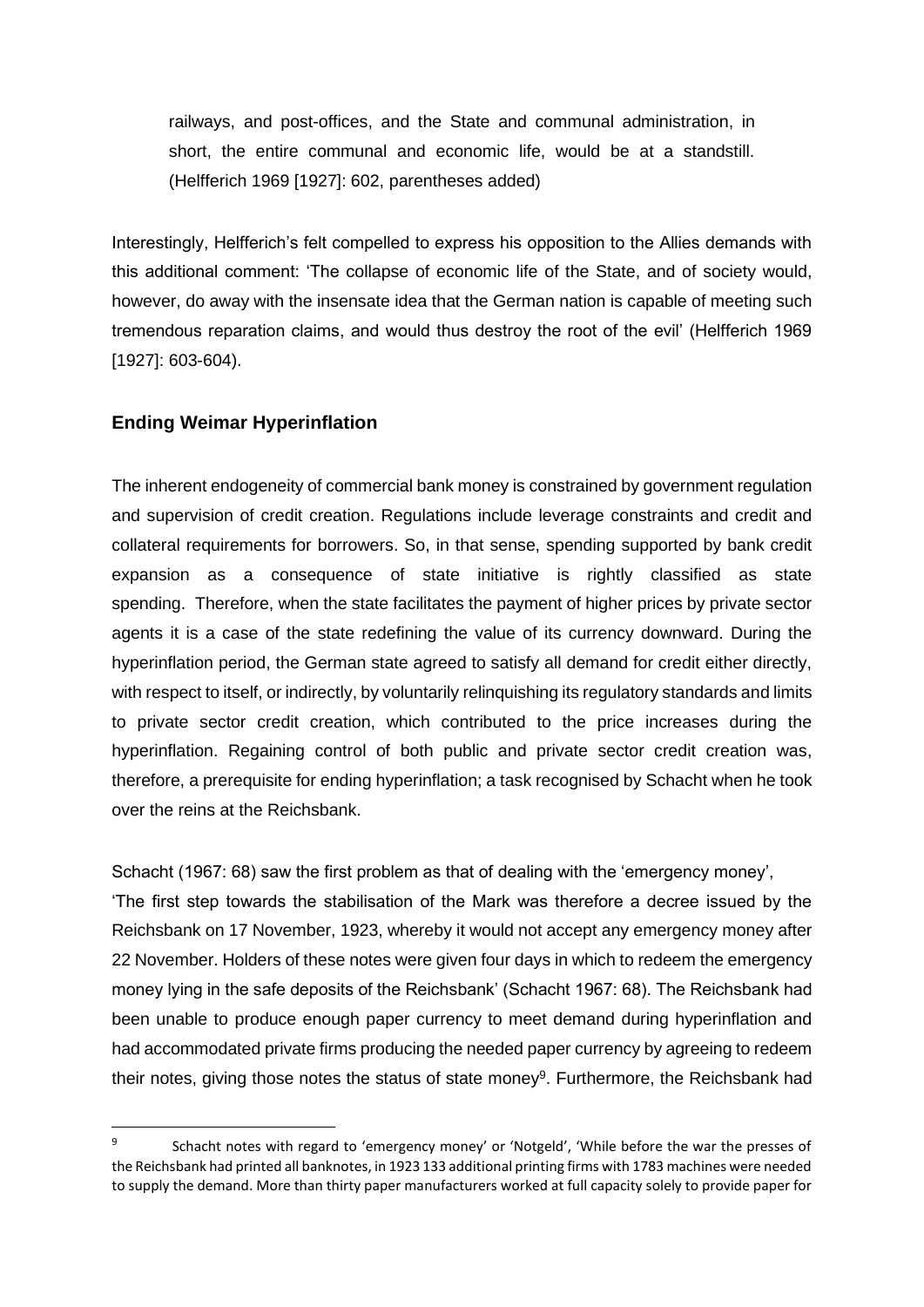not only outsourced control over the circulation of money but had also stopped regulating the credit system.

Schacht maintained his policy in the face of this intense criticism: 'When I as currency commissioner had to attend the discussions of those emitting emergency money, I did not allow myself to be deflected from my purpose. The emergency money vanished. If my firmness did not make me popular with the industrialists and the municipalities, this was a cross I had to bear…This [policy] lost me much sympathy, and has not been forgotten even today' (Schacht 1967: 68-9, parentheses added).

Schacht also moved to stabilise the mark by preventing the lending which allowed access to marks for speculative purposes and, additionally, he established a policy whereby the new currency, the Rentenmark, could not be used to settle debts abroad. Schacht also realised that ending the crisis would require a reduction in deficit spending by both the Reich and private industry. Schacht admired the government's steadfastness in contributing to the success of the policy, in particular the Reich's Finance Minister, arguing that the 'fact that the Reich government was no longer allowed to raise credits with the central bank contributed to this [policy] and the success of this restriction was in large part due to the Reich Finance Minister, Luther, who showed himself just as resolute in the face of pressure as the Reichsbank (Schacht 1967: 70, parentheses added). However, Schacht acknowledged that depriving industry of credit was hard to justify and, indeed, that such an approach seems to conflict with the core purpose of the central bank. Nevertheless, the Reichsbank was no longer in a position to meet industrial demand for credit under the new arrangements (Schacht 1967: 70-71).

These reductions in what had been private sector deficit spending, along with the reduction in state deficit spending (including substantial reductions in interest expense) were entirely successful in keeping the government from the necessity to spend at the increasingly higher prices of the recent past, and instead constrain prices paid by government, including, importantly, for foreign exchange:

the Reichsbank notes. Yet even with this immense output the Reichsbank was unable to deliver enough banknotes to satisfy the demand. It often had to ask the provinces, municipalities and individual large concerns to print and put into circulation their own emergency money. In such cases it gave an assurance that it would redeem these emergency notes exactly as if they were its own banknotes. By the end of 1922 the amount of emergency money in circulation already amounted to one tenth of the Reichsbank notes, and by the end of 1923 there was as much emergency money as Reichsbank money (Schacht 1967: 68).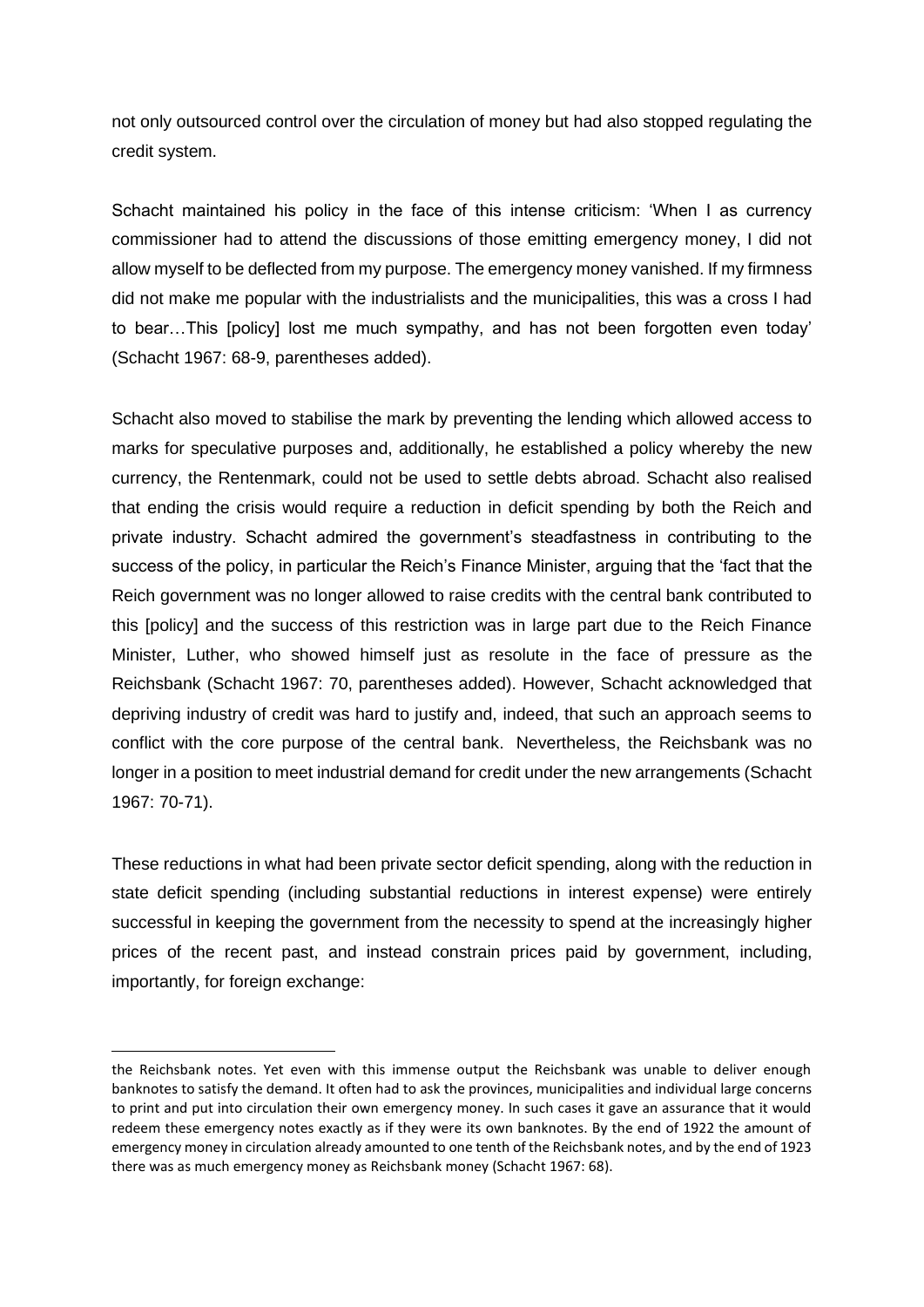There was a second obstacle to the stabilisation of the Mark. On 20 November, 1923 the Reichsbank decided to maintain a rate of exchange of 4.2 billion Marks to the Dollar<sup>10</sup>... The speculators, however, did not believe that the Reichsbank would be able to hold this rate of exchange rate for any length of time, and bought dollar after dollar on time bargains at a much higher rate of exchange. Towards the end of November the Dollar reached an exchange rate of 12 billion Marks on the free market of the Cologne bourse… In previous years such speculation had been carried on either with loans which the Reichsbank granted lavishly, or with emergency money which one printed oneself, and then exchanged for Reichsmarks. Now, however, three things had happened. The emergency money had lost its value. It was no longer possible to exchange it for Reichsmarks. The loans formerly easily obtainable from the Reichsbank were no longer granted, and the Rentenmark could not be used abroad. For amongst the stipulations governing the issue of the Rentenmark, there was one which forbade the surrender of Rentenmarks to foreigners. For these reasons the speculators were unable to pay for the Dollars they had bought when payment became due. They were forced to sell the Dollars back, and the Reichsbank was not prepared. to pay more than the official rate of 4.2 billion Marks to the Dollar. The speculators made considerable losses. A bare ten days later the rate of exchange of 4.2 billion fixed by the Reichsbank had re-established itself. That measure too was hardly designed to make me more popular. This was the first time that the Reichsbank brought hoarded foreign exchange back into its coffers (Schacht 1967: 69-70).

Schacht notes that it was the Reichsbank's reluctance to restrain its willingness to support industrial demand for credit that threatened to undermine all his efforts. By the end of 1923, a new crisis was possible which effectively forced the Reichsbank to take an uncompromising stance towards industry, insisting that foreign exchange purchase orders must be fully-backed by German currency (an instruction which had been often ignored up to that point). Banks which failed to fall in line were threatened with exclusion from the Reichsbank's bill discounting and clearing facilities. Such tough action was, unsurprisingly, not without controversy. Schacht stressed that, in 1924, the Reichsbank faced a difficult choice but stuck with the approach which had been successful and remained most likely to support the mark and reduce the

<sup>10</sup> 'This rate was chosen essentially for accounting reasons. The peace-time exchange rate had been 4.2 Marks to the Dollar. Thus it was now only necessary to remove the noughts from the 4.2 billion in order to achieve a simple conversion to the old gold Mark basis. By and large any other rate of exchange could have been chosen' (Schacht 1967: 69).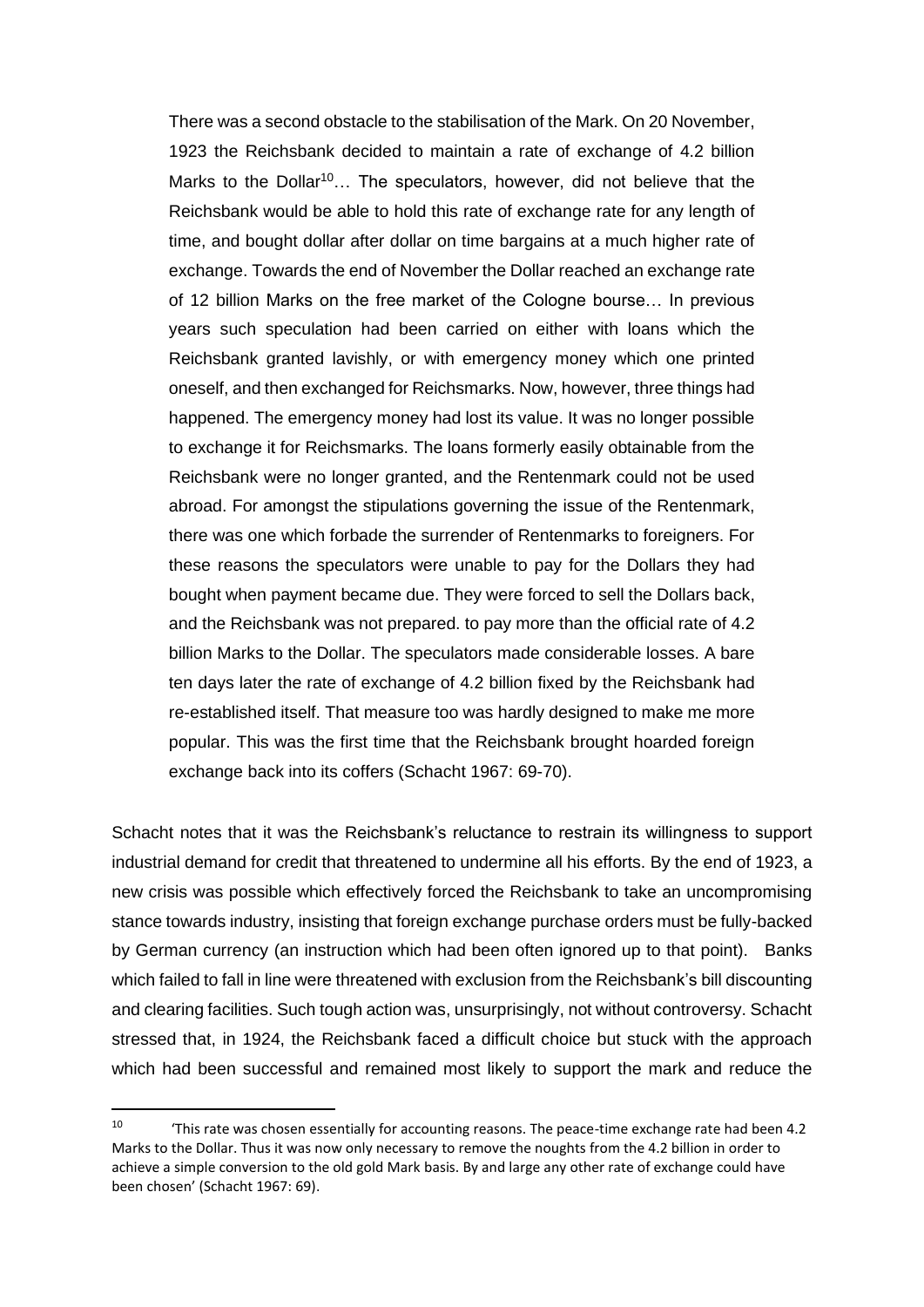scope for a future return of severe inflation. Fortunately, as Schacht notes, this approach was ultimately successful in bringing back price stability to Germany.

In the meantime the economy's need for credit increased to such an extent that whatever decision the Reichsbank reached would have serious disadvantages. It had to face the question whether to grant an increasing amount of credit to the economy - which would have meant a fall in the value of the Mark and a new inflation - or whether to maintain the stability of the Mark. The Reichsbank plumped for the stability of the Mark. On 5 April, 1924, an edict was issued whereby as from 7 April no new credit of any kind would be granted, and all new discounting of bills of exchange would be suspended: from now on discounting would only take place to the extent to which repayment of credits would cause money to flow back into the Reichsbank's cash reserves. Understandably enough this intervention, which contradicted all the traditions of central banking, caused a great outcry. The bank stood firm against this storm. It was vindicated by success<sup>11</sup> (Schacht 1967: 72).

However, it must be noted that this 'success' did come at a high real cost, as unemployment increased significantly<sup>12</sup> following the fall in aggregate demand resulting from the enactment of Schacht's approach. In this context, we would argue that Schacht 'overshot' in his efforts to set quantity (in terms of spending) and let the price level adjust. We suggest that this 'hard landing' might have been softened had the German state aimed to spend on a price constrained basis. For example, the Agent General could have been given limits for prices it could pay for foreign exchange, and the German government could have constrained prices it paid for goods and services. With the funds to pay German taxes originating directly and

<sup>11</sup> Schacht (1967: 72) notes positively, 'The difficult period of credit restriction lasted no more than two months. All speculators, who had once again hoarded Dollars, exchanged their holdings of foreign exchange for Reichsmarks and thus enabled them to be used to aid the economy. The bank's action saved not only the currency, but also confidence in the currency. This confidence was not based on tedious expositions of proof or exhortations, but was supported by the weight of action. The wholesale price index, which in April had still stood at 124, was down by June tons. If on 30 May the bank could meet only one per cent of foreign exchange requirements, by 3 June it was in a position to satisfy the entire demand for dollars. For the first time since the previous decade the German foreign exchange market functioned smoothly and properly.'<br>12

<sup>12</sup> In 1922, Weimar unemployment stood at 213,000, rising to 751,000 in 1923 and again to 978,000 in 1924 before falling again to 636, 000 in 1925. (Such figures were dwarfed by the huge rise in German unemployment which followed the Wall Street Crash). (Source: StJbDR [Statistisches Jahrbuch des Deutschen Reiches[\] https://www.mtholyoke.edu/courses/dvanhand/friedrich/arbeitslosigkeit.html\)](https://www.mtholyoke.edu/courses/dvanhand/friedrich/arbeitslosigkeit.html). Schacht himself points out the effects of his credit restriction policy on bankruptcy in 1924, 'Whereas in March the number of bankruptcies was only 68, in April it had risen to 133, in May to 322, in June to 579, and in July to 1.173' (Schacht 1927: 163).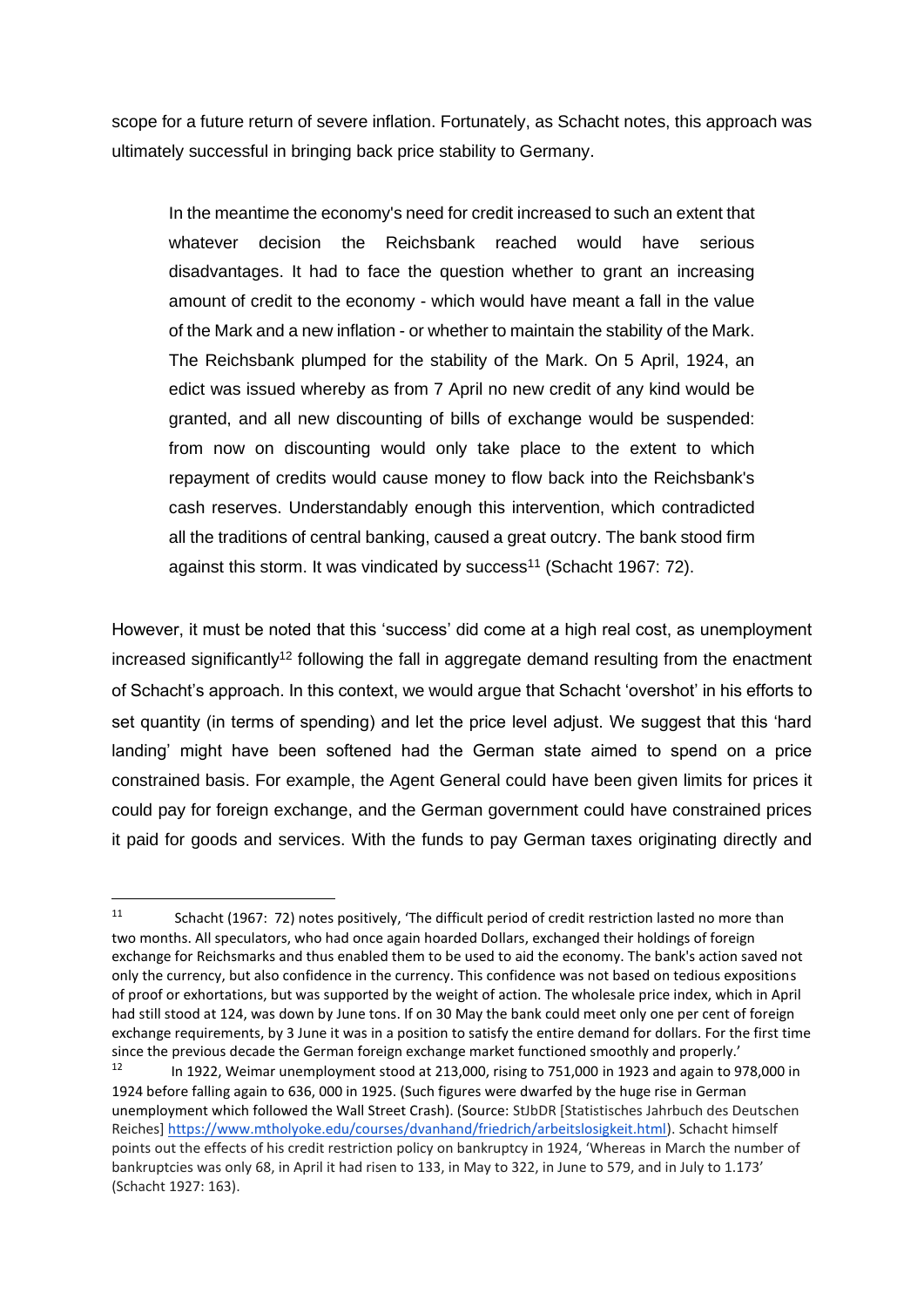indirectly from German government spending, limiting increases in prices paid by the state to that of its inflation target would have worked to limit the rise in the price level accordingly, while at the same time limiting deficit spending (by constraining prices paid) to levels corresponding to the inflation target. In general, monopolists find it most advantageous to set price and let quantity adjust.

It should also be stressed here that the Dawes Plan of 1924<sup>13</sup> gave Schacht scope to operate his policies by rescheduling reparations to the Allies and ending the occupation of the Ruhr. The resulting increased confidence in the Weimar government's ability to maintain the value of the currency supported the strong efforts made by Schacht and the Reich itself to achieve and sustain price stability (Schacht 1927: 166-88)<sup>14</sup>.

<sup>&</sup>lt;sup>13</sup> 'Unlike the Treaty of Versailles, the Dawes Committee capped the amount of money that Germany had to transfer to the victors. The Committee stipulated that Germany had to pay the now determined sum in annual instalments, one fraction of which was invariable while the other was variable and depended on the performance of the German economy in the year in question' Ormazabal (2008: 2).

Schacht notes that 'One of the preliminary conditions for the definitive coming into force of the London Agreements [August 30, 1924] was the placing of the international loan to the amount of 800 million gold marks as proposed by the Experts for the support of the German currency and to facilitate the reparation payments of the first Dawes year' (Schacht 1927: 184, parentheses added). He later contextualises and stresses the importance of the loan: 'Three dates constitute landmarks in the recovery of the German currency. On November 20, 1923, the mark was stabilized at the rate of a billion [commonly, a trillion in current terms] paper marks to one gold mark; on April 7, 1924 , the enforcement of credit rationing finally assured the success of the stabilization; and, lastly, on October 10, 1924, the addition of the 800 million gold marks of the Dawes Loan to the working capital of the country provided just hat economic backing which the situation required' (Schacht 1927: 189, parentheses added).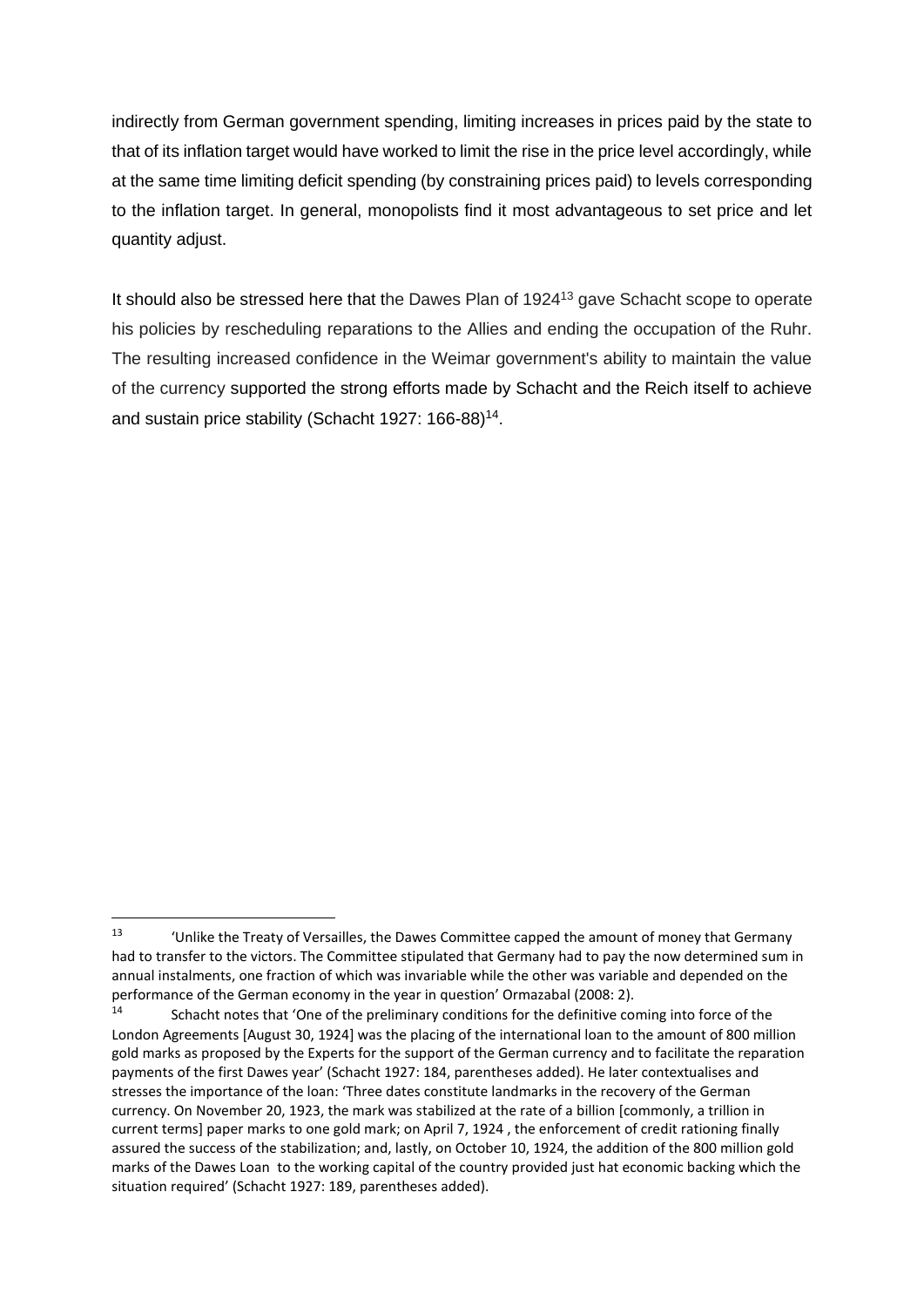# **3. The MMT perspective**

As noted in section 1, MMT recognizes that the currency itself is a public monopoly, and that the value of the currency is a function of prices paid by the government when it spends (Mosler 2020; Armstrong 2020). Therefore, when the government pays more for a particular thing than was previously the case it is redefining the value of its currency downward. This includes purchases of foreign currencies (and gold) by the central bank.

The reverse is also true; if the government refuses to pay higher prices the drop in government spending leaves the economy without the funds to meet its needs to pay taxes and desires to net save financial assets. Importantly, since the funds to pay taxes and net save come only from the government and its agents, market forces operating within the economy force lower prices upon what is sold to the government by the non-government sector as it seeks to obtain those required funds.

In contrast to the mainstream contention that the government's spending of money *ex nihilo* is inherently inflationary, M*MT contends that the critical factor is the price paid by the government*. If the government net spends when sufficient spare capacity exists at current prices, that spending is not inflationary. However, if additional spending can only be carried out at higher prices, that spending is *per se* an increase in the price level. Inflation is the result of the government competing with the private sector via the payment of continuously higher prices. If the state can buy resources at the going level of prices, its purchases will be noninflationary. However, at full employment, if the state wants to shift resources from the private sector to itself, it will need to raise its offer price, which redefines the currency downward.

In the case of Weimar hyperinflation, in common with Helfferich (1969 [1927]), Modern Monetary Theorists recognize that news of the acceptance of the London Ultimatum prompted heavy speculative selling and depreciation of the mark, and the German government's purchase of foreign currencies (both directly from exporters and via the Agent General<sup>15</sup>) at

<sup>&</sup>lt;sup>15</sup> Although the details of German monetary management following on from the stabilisation of the mark are outside the scope of this paper, we would add that the principle that the Agent General should refrain from paying more than the agreed parity for foreign exchange and, indeed, that borrowed foreign capital should not be used to finance the acquisition of foreign exchange to settle reparations liabilities were set out by Schacht himself. 'The idea at the bottom of the much-discussed settlement, for which the Dawes Committee was responsible, is that Germany should only transfer to foreign countries the surpluses which she is able to produce on her balance of payments. The Agent-General for the Reparations Payments is accordingly only to convert the reparation moneys accruing inside Germany into Devisen [foreign currency] i.e. into transferable form, within the limits set by the necessity of maintenance of the currency parity. Such conversion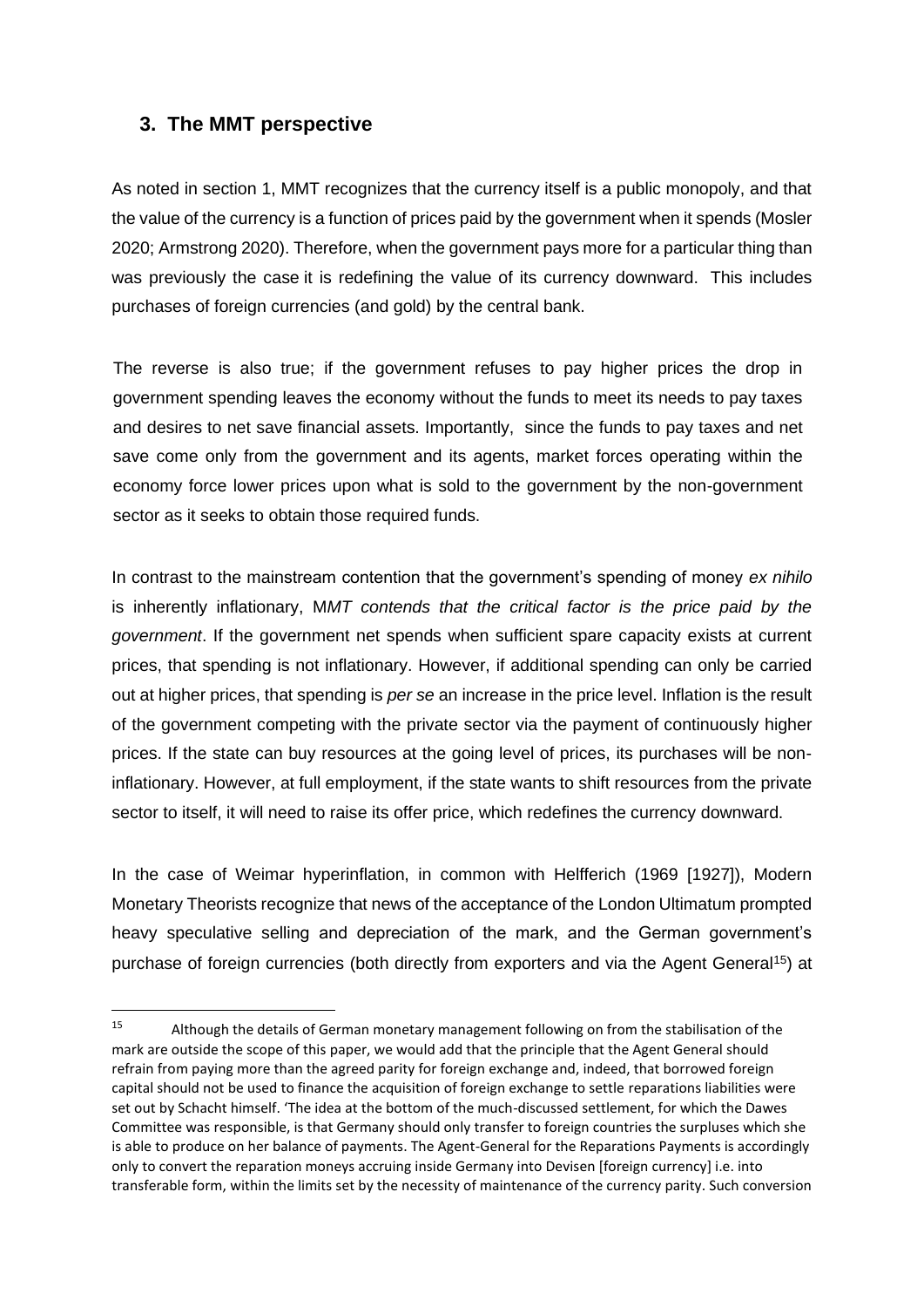the higher market prices was a continuing, downward redefinition of the value of the mark. And the corresponding increases in import prices and the government's payment of the higher prices both directly to government employees and contractors, and indirectly through organized private sector wage increases that allowed the domestic sector to pay the higher prices, was the source of the inflation of the German domestic price level.

The German state, in competition with private sector buyers, directly and indirectly funded by the state, competed for the limited available output by increasing their offer prices. This process, exacerbated by German interest rate policy, further increased government budget deficits (see Appendix 1), as state revenue, levied in nominal terms, failed to keep in step with its spending (Hetzel 2002), and these 'hyper-enlarged' deficits supported the hyperinflation of the price level. Such deficits caused a significant increase in the net nominal income of the non-government sector, allowing private sector spending to occur at ever-increasing prices. However, we would stress that *budget deficits are not inherently inflationary*; it is only if the government is prepared to compete for goods and services at these heightened prices that the inflationary process is supported and can persist. As noted above, should the government refuse to raise the prices it is willing to pay in line with the rises in market prices, inflation will be eliminated and that *only when the government pays increased prices is it redefining the value of the currency downward and causing inflation.*

can therefore only take place with the surpluses arising out of the country's economic activities: it may not and cannot be attempted with borrowed foreign capital' (Schacht 1927: 231, parentheses added). Schacht then goes on to discuss the extent which this policy recommendation was actually followed in the years immediately following the adoption of the Dawes Plan (Schacht 1927: 231-36).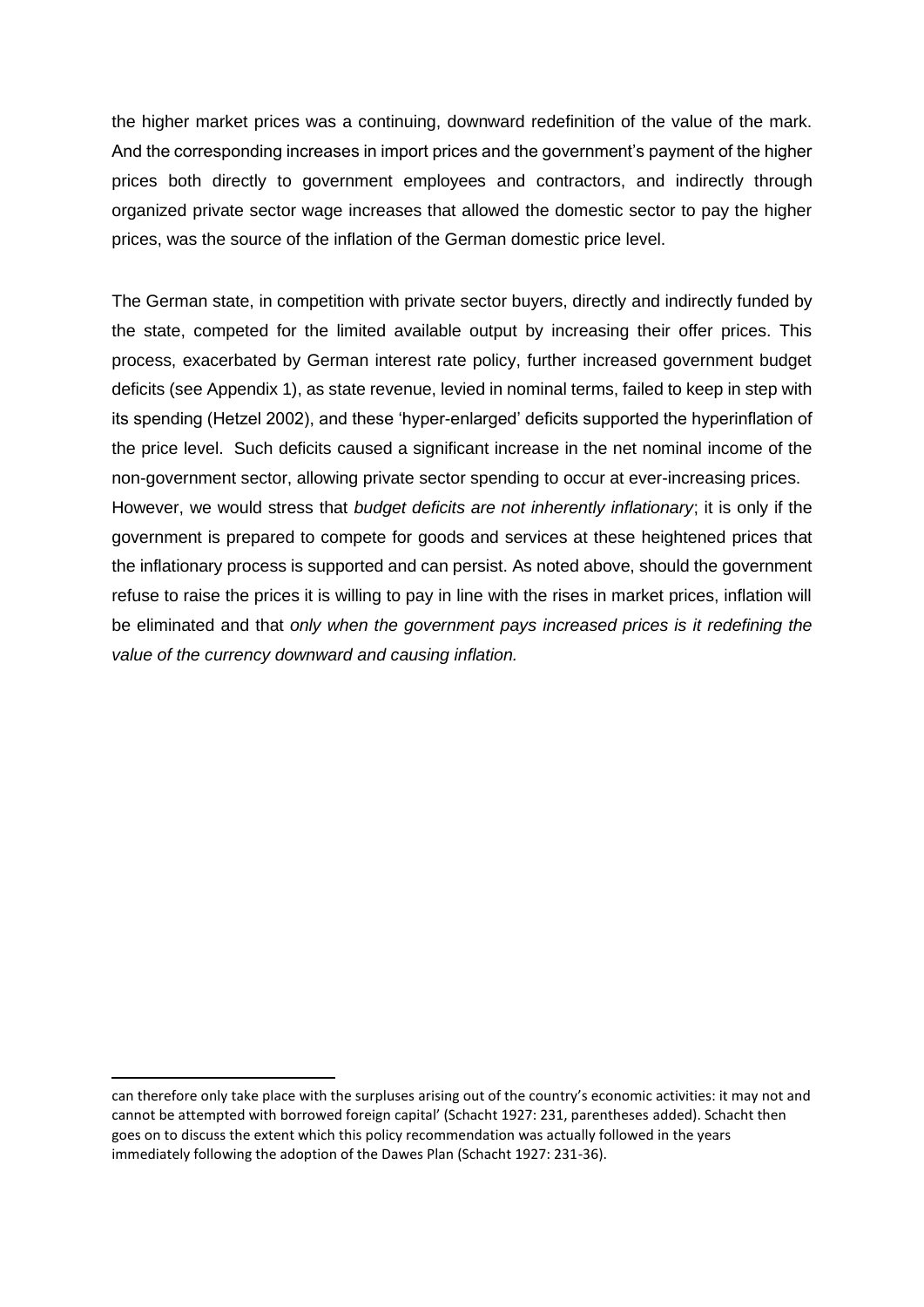# **4. Conclusion**

The currency is a public monopoly, and monopolists are price setters. This makes the price level a function of the prices paid by the government. The Weimar inflation, as is necessarily the case, was driven by the German government's policy of paying continuously higher prices to provision itself, thus continuously redefining the value of its currency downward. Once that policy changed, and the government limited its direct and indirect deficit spending, and ceased to continue paying higher prices, the price level stabilized. Inflation necessarily requires a state policy of continuously paying higher prices when it spends, and inflation ceases when that policy ends.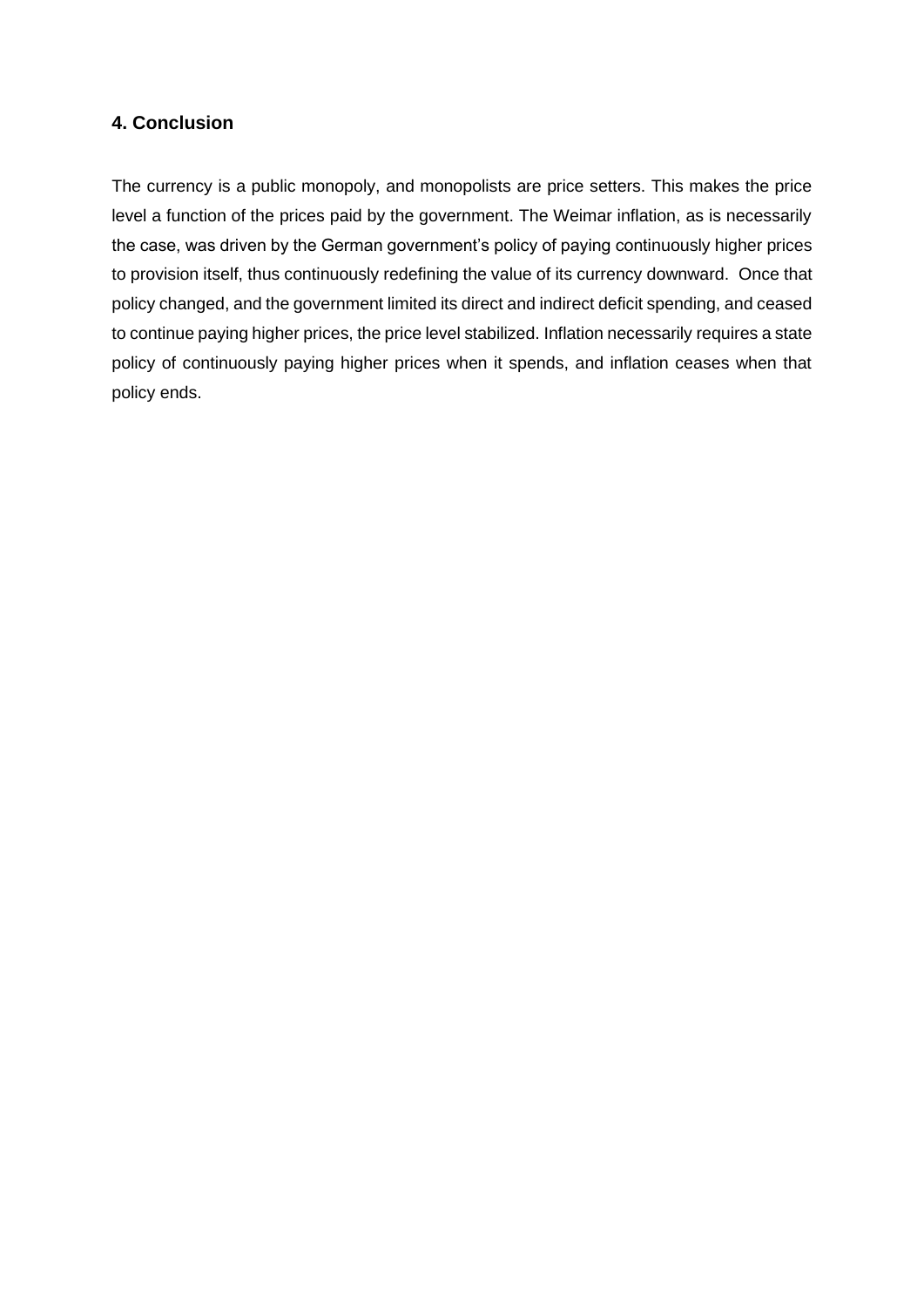# **Appendix 1**

#### REAL GOVERNMENT DEFICITS, REVENUES, AND SPENDING

| Quarter |              | Deficit | Revenue | Spending | <b>Cash Reparations</b> |
|---------|--------------|---------|---------|----------|-------------------------|
| 1919    |              | 1501    | n.a.    | n.a.     | 0                       |
|         | $\mathsf{I}$ | 3394    | 987     | 4381     | $\boldsymbol{0}$        |
|         | Ш            | 1977    | 854     | 2831     | $\pmb{0}$               |
|         | IV           | 780     | 653     | 1432     | $\mathbf 0$             |
| 1920    |              | 348     | 397     | 745      | $\boldsymbol{0}$        |
|         | Ш            | 1188    | 542     | 1730     | $\pmb{0}$               |
|         | Ш            | 1648    | 843     | 2490     | $\boldsymbol{0}$        |
|         | ${\sf IV}$   | 743     | 1389    | 2132     | $\mathbf 0$             |
| 1921    |              | 196     | 1904    | 2100     | $\mathbf 0$             |
|         | $\mathsf{I}$ | 1816    | 1819    | 3635     | 319                     |
|         | Ш            | 1230    | 1410    | 2640     | 451                     |
|         | ${\sf IV}$   | 916     | 1103    | 2019     | 460                     |
| 1922    |              | 499     | 1205    | 1703     | 347                     |
|         | $\mathsf{I}$ | 297     | 1293    | 1590     | 177                     |
|         | Ш            | 585     | 888     | 1473     | 92                      |
|         | ${\sf IV}$   | 826     | 646     | 1472     | 149                     |
| 1923    |              | 1054    | 628     | 1682     | 99                      |
|         | Ш            | 1091    | 743     | 1798     | 30                      |
|         | Ш            | 2645    | 415     | 3062     | 6                       |
|         | ${\sf IV}$   | 1928    | 803     | 2730     | $\boldsymbol{0}$        |
| 1924    |              | 177     | 1947    | 2124     | $\boldsymbol{0}$        |

#### (million marks per quarter in 1913 values)

'Notes: Each quarterly entry was summed from monthly figures that had been deflated with the monthly average wholesale price index,  $1913 = 1$ .

Deficit: The change in the government debt, which was figured as the bonds and T-bills outstanding, not counting those T-bills at the Reichsbank that were backing government deposits there. Monthly bond totals were interpolated linearly from the annual figures. Revenue: Tax revenue (including forced loans-Zwangsanleihe) plus income of the state railroad and post.

Spending: Revenue plus deficit.

Cash reparation expenses: Monthly outlays for cash reparations.

[Primary] Sources: Allied Powers, Reparation Commission, Deutschlands Wirtschaft, Wahrung und Finanzen (Berlin, 1924), pp. 29, 62; Statistisches Reichsamt, Zahlen zur Geldentwertunq in Deutschland 1914 bis 1923, Sonderhefte 1 zu Wirtschaft und Statistik (Berlin, 1925), pp. 45-51; Wirtschaft und Statistik, 1-4 (1921-1924), passim; Armd Jessen, Finanzen, Defizit und Notenpresse 1914-1922 (Berlin, 1923), Table 6; Bundesarchiv, Koblenz [BAK] Reichsfinanzministerium R2/2659, R2/2795;BAK, Reichskanzlei R431/2357; Zentrales Staatsarchiv, Potsdam [ZSa] Reichsschatzministerium 22.01/3488. For further details, see Webb, "Revenue and Spending."'

*Source of table and notes: Webb (1989: 779, parentheses added).*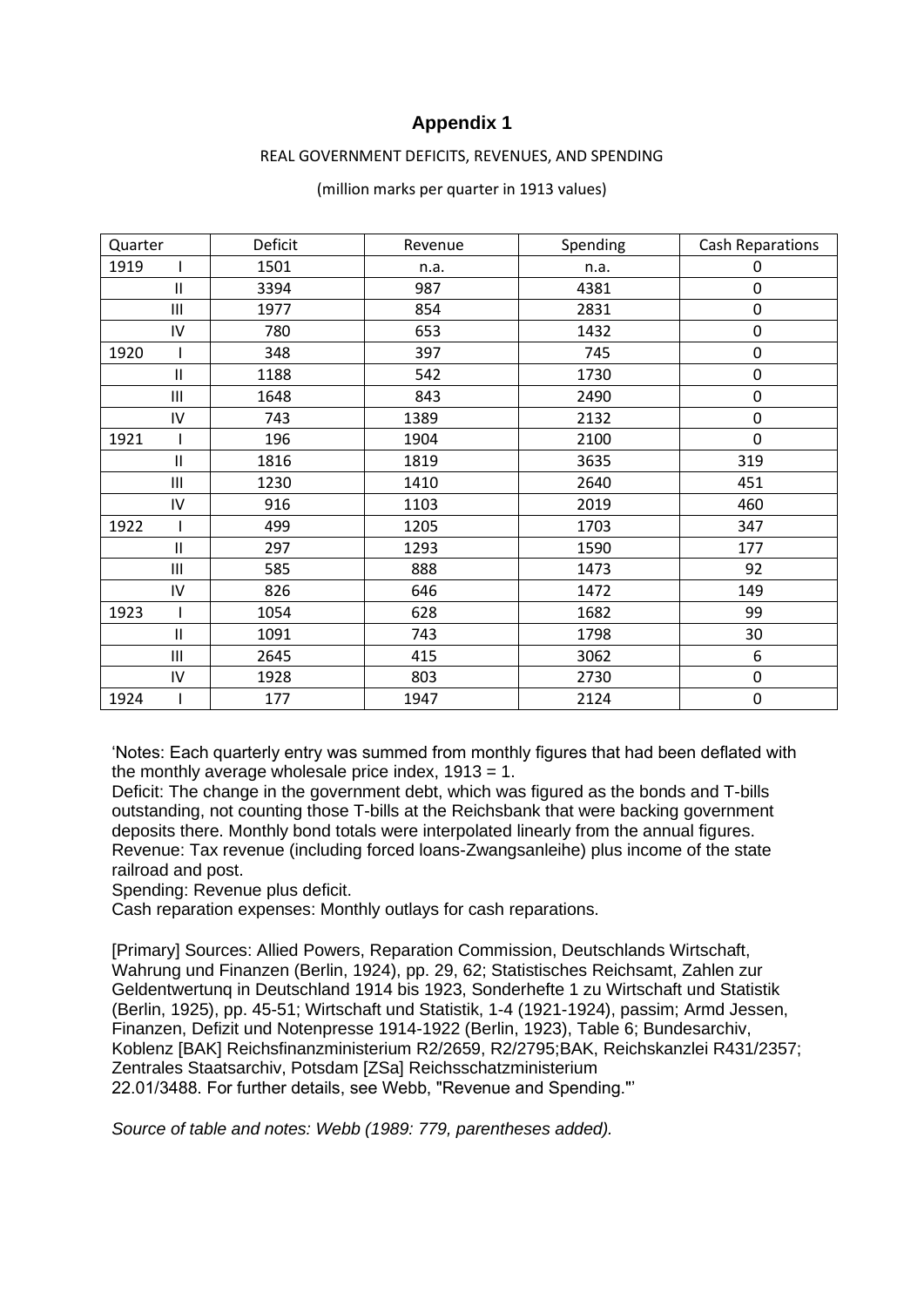# **Appendix 2**

#### REVENUE AND EXPENDITURE OF THE REICH 1920-1923

|                              |                |              |                                |                          |                    |                                                          | WE'LENGE AND EXPENDITURE OF THE REIGH; 1920-1923"<br>(Millions of gold marks) |                                                          |                                                       |                                          |            |                                                                                  |
|------------------------------|----------------|--------------|--------------------------------|--------------------------|--------------------|----------------------------------------------------------|-------------------------------------------------------------------------------|----------------------------------------------------------|-------------------------------------------------------|------------------------------------------|------------|----------------------------------------------------------------------------------|
|                              | <b>REVENUE</b> |              |                                |                          | <b>EXPENDITURE</b> |                                                          |                                                                               |                                                          |                                                       | <b>RATIO OF</b>                          |            |                                                                                  |
| <b>FISCAL</b><br><b>YEAR</b> | MONTH.         | <b>TAXES</b> | <b>FLOATING</b><br><b>DEBT</b> | $SUN -$<br>DRIES         | TOTAL              | REPAY-<br><b>MENT OF</b><br><b>FUNDED</b><br><b>DEBT</b> | <b>INTEREST</b><br>ON<br><b>FLOATING</b><br>DEBT                              | CONTRI-<br><b>BUTION</b><br>TO<br>REICHS-<br><b>BAHN</b> | EXECU-<br>TION<br>OF VER-<br><b>SAILLES</b><br>TREATY | <b>OTHER</b><br>EXPENDI-<br><b>TURES</b> | TOTAL      | <b>TAXES TO</b><br>TOTAL REV-<br><b>ENUE OR EX-</b><br><b>PENDITURES</b><br>$\%$ |
| 1922                         | April<br>May   | 260<br>330   | 178<br>156                     | 3<br>3                   | 44 I<br>489        | 8<br>8                                                   | 18<br>21                                                                      | $-19$<br>$-11$                                           | 320<br>302                                            | 114<br>169                               | 441<br>489 | 59.0                                                                             |
|                              | June           | 305          | 100                            | 3                        | 408                | 8                                                        | 28                                                                            | 25                                                       | 232                                                   | щ                                        | 408        | 67.5<br>74.8                                                                     |
|                              | July           | 266          | 129                            | 3                        | 398                | 7                                                        | 20                                                                            | 3                                                        | 205                                                   | 163                                      | 398        | 66.8                                                                             |
|                              | Aug.           | 228          | 171                            | 3                        | 402                | 7                                                        | 12                                                                            | 59                                                       | 139                                                   | 185                                      | 402        | 56.7                                                                             |
|                              | Sept.          | 146          | 552                            | 3                        | 701                | 7                                                        | 31                                                                            | 143                                                      | 118                                                   | 402                                      | 701        | 20.8                                                                             |
|                              | Oct.           | 127          | 388                            | 3                        | 518                | 1                                                        | $_{11}$                                                                       | 145                                                      | 125                                                   | 236                                      | 518        | 24.5                                                                             |
|                              | Nov.           | 127          | 290                            | 3                        | 420                |                                                          | $^{11}$                                                                       | 77                                                       | 170                                                   | 161                                      | 420        | 30.2                                                                             |
|                              | Dec.           | 119          | 588                            | 3                        | 710                |                                                          | 18                                                                            | 171                                                      | 168                                                   | 352                                      | 710        | 16.8                                                                             |
|                              | Jan.           | 140          | 290                            | 3                        | 433                | 1                                                        | 15                                                                            | 57                                                       | 223                                                   | 137                                      | 433        | $32 - 3$                                                                         |
|                              | Feb.           | 80           | 355                            | 3                        | 438                | 1                                                        | 12                                                                            | 137                                                      | 100                                                   | 188                                      | 438        | 18.3                                                                             |
|                              | Mar.           | 127          | 756                            | 3                        | 886                | ı                                                        | $^{24}$                                                                       | 250                                                      | 190                                                   | 421                                      | 886        | $14-3$                                                                           |
| Total                        |                | 2,255        | 3,953                          | 36                       | 6,244              | 51                                                       | 221                                                                           | 1,037                                                    | 2,292                                                 | 2,643                                    | 6,244      |                                                                                  |
| 1923                         | Apr.           | 205          | 431                            | $\overline{\phantom{a}}$ | 636                | $\overline{\phantom{a}}$                                 | 28                                                                            | 182                                                      | 97                                                    | 329                                      | 636        | 32.2                                                                             |
|                              | May            | 220          | 289                            | $\overline{\phantom{a}}$ | 509                | $\overline{\phantom{a}}$                                 | 26                                                                            | 193                                                      | 136                                                   | 154                                      | 509        | 43.2                                                                             |
|                              | June           | 93           | 863                            | -                        | 956                |                                                          | ζO                                                                            | 298                                                      | 126                                                   | 482                                      | 956        | $9 - 7$                                                                          |
|                              | July           | 70           | 619                            | $-$                      | 689                | <b>SHOW</b>                                              | 30                                                                            | 183                                                      | 75                                                    | 401                                      | 689        | $I$ O. $2$                                                                       |
|                              | Aug.           | 106          | 1,354                          | 35                       | 1,495              | $\overline{\phantom{a}}$                                 | 61                                                                            | 384                                                      | 59                                                    | 991                                      | 1,495      | 7.1                                                                              |
|                              | Sept.          | 66           | 2,166                          | 53                       | 2,285              | -                                                        | 264                                                                           | 564                                                      | 49                                                    | 1,408                                    | 2,285      | 2.9                                                                              |
|                              | Oct.           | 17           | 1,235                          | 9                        | 1,261              | <b>SHOW</b>                                              | 113                                                                           | 388                                                      | 31                                                    | 729                                      | 1,261      | 1.3                                                                              |
|                              | Nov.<br>Dec.   | 53<br>270    | 1,185<br>28Q                   | 28                       | 1,266              | $\overline{\phantom{a}}$<br>-                            | 75<br>-                                                                       | 422                                                      | -<br>-                                                | $-$                                      | 1,266      | 4.2                                                                              |
|                              |                |              |                                | 19                       | 578                |                                                          |                                                                               |                                                          |                                                       | $\overline{\phantom{a}}$                 | 578        | 46.7                                                                             |
| Total<br>(9 months)          |                | 1,100        | 8,431                          | 144                      | 9,675              | --                                                       | 647                                                                           | 2,614                                                    |                                                       |                                          | 9,675      |                                                                                  |

## $I$ ABLE  $IV$ -(Continued) REVENUE AND EXPENDITURE OF THE REICH: 1020-102241

'This table is an average of three sets of figures calculated on the cost of living index, wholesale price index and dollar index, respectively. The original figures are given in millions and tenths of millions of gold marks. Since they run to the first decimal place only, slight discrepancies occur between the totals and the sums of the individual items when the average of the three sets is taken. The decimal place has been omitted in the above table and minor corrections made in order to secure consistent totals. The balancing of the original tables leaves something to be desired and some small adjustments were necessary on this account' Graham (1930: 41).

*Source of table and notes: Graham (1930: 41).*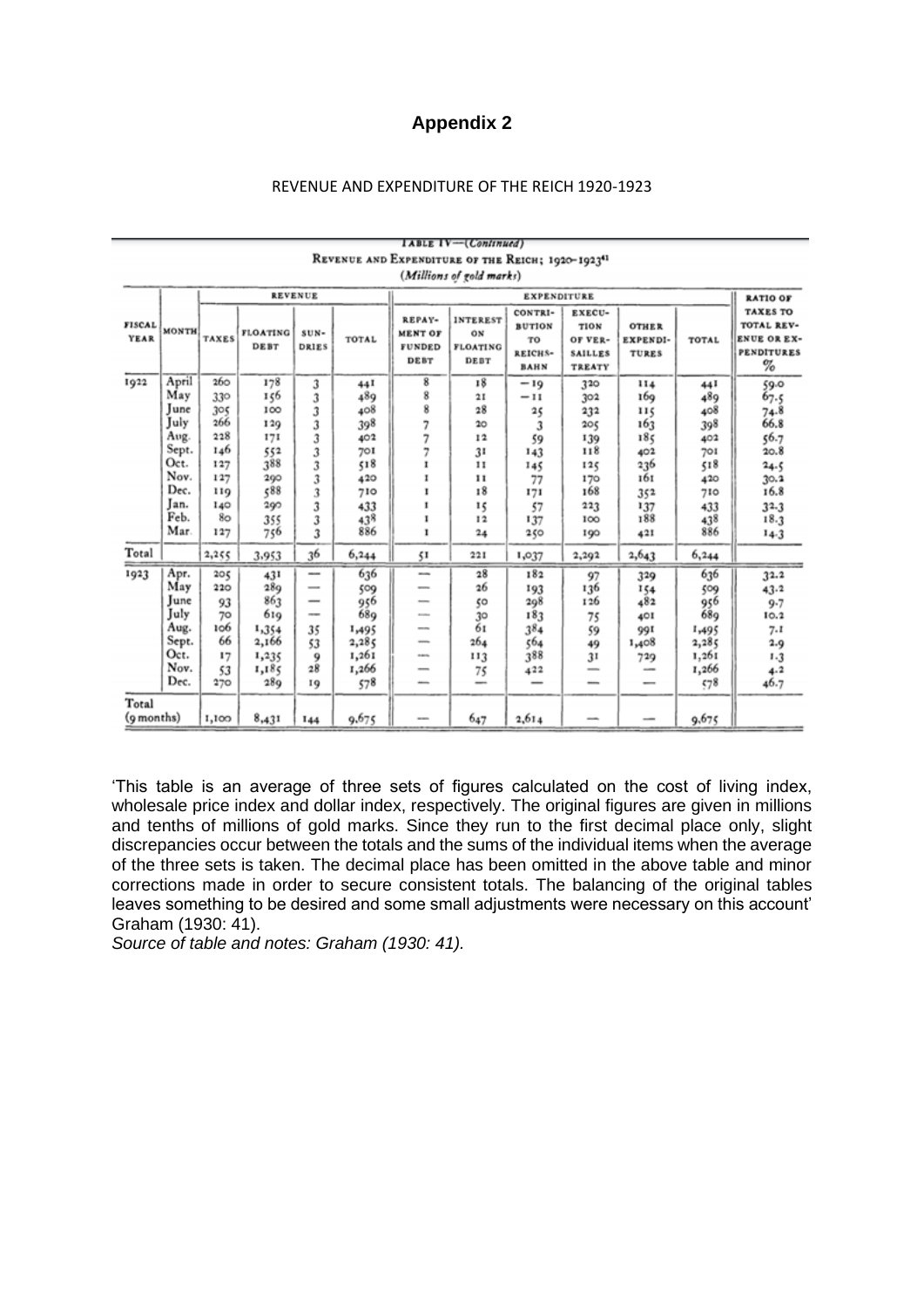# **Appendix 3**

## INFLATION IN WHOLESALE PRICES AND THE EXCHANGE RATE (monthly, 1922-23)

| Year | Month     | <b>Exchange Rate</b> | <b>Wholesale Prices</b> |
|------|-----------|----------------------|-------------------------|
| 1922 | January   | 9                    | 8                       |
|      | February  | 12                   | 20                      |
|      | March     | 29                   | 22                      |
|      | April     | $-7$                 | 9                       |
|      | May       | $-2$                 | 5                       |
|      | June      | 30                   | 22                      |
|      | July      | 58                   | 50                      |
|      | August    | 95                   | 52                      |
|      | September | $-4$                 | 54                      |
|      | October   | 100                  | 48                      |
|      | November  | 53                   | 66                      |
|      | December  | $-4$                 | 17                      |
| 1923 | January   | 190                  | 112                     |
|      | February  | $-77$                | 13                      |
|      | March     | -8                   | $-7$                    |
|      | April     | 35                   | 21                      |
|      | May       | 85                   | 58                      |
|      | June      | 80                   | 103                     |
|      | July      | 196                  | 181                     |
|      | August    | 224                  | 247                     |
|      | September | 274                  | 342                     |
|      | October   | 612                  | 592                     |

Monthly rate of increase (%)

### *Table adapted from Webb 1986: 776-77*

'Notes: Rates of Increases are continuously compounded (logarithmic) rates of change from the end of one month to the next. For wholesale prices, the end of the month values are usually log-linearly interpolated' (Webb 1986: 777, emphasis and parentheses in the original).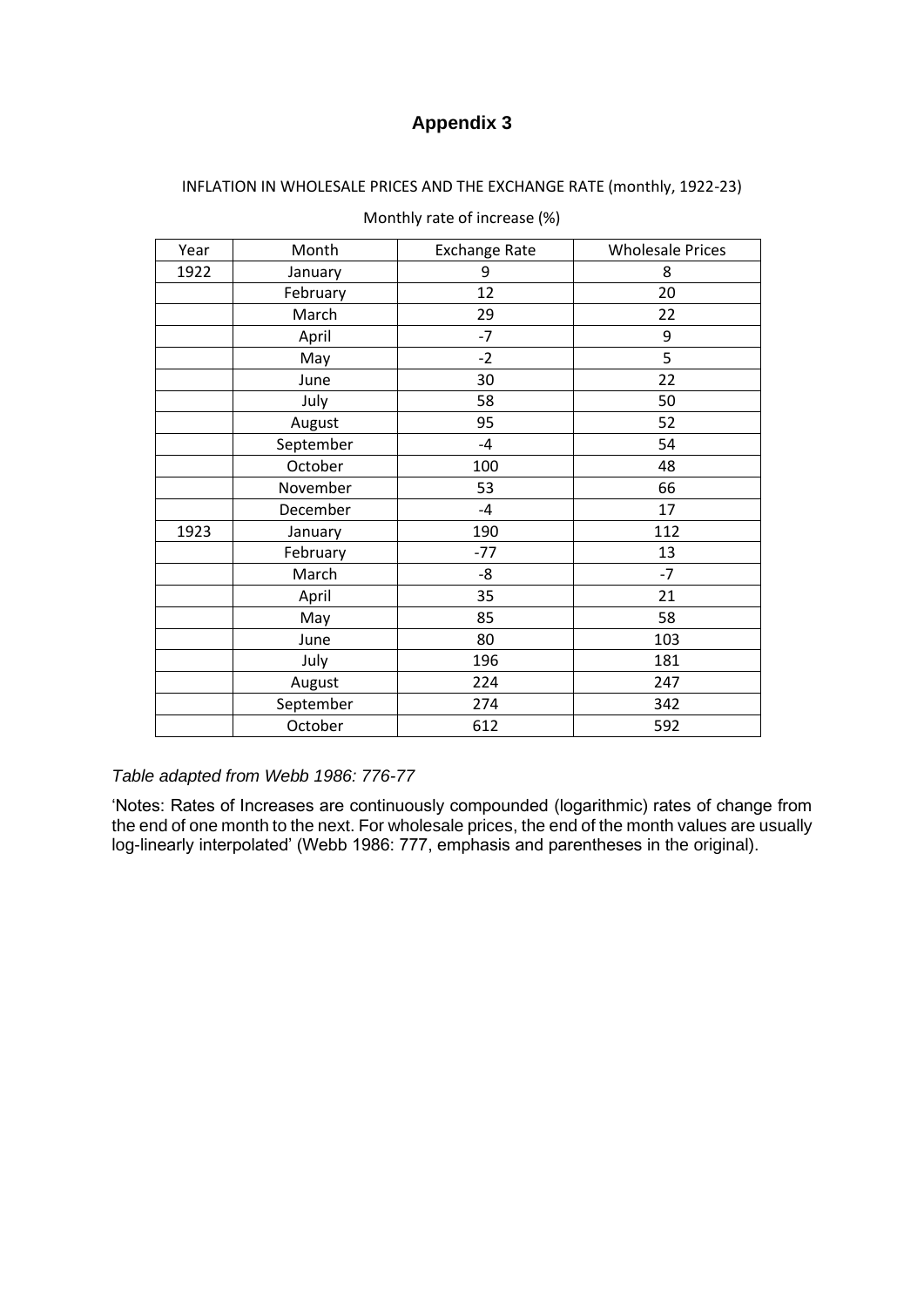# **References**

Armstrong, P. (2015), 'Heterodox Views of Money and Modern Monetary Theory',

[https://moslereconomics.com/wp-content/uploads/2007/12/Money-and-MMT.pdf.](https://moslereconomics.com/wp-content/uploads/2007/12/Money-and-MMT.pdf)

Armstrong, P. (2020), *Can Heterodox Economics Make a Difference?: Conversations with Key Thinkers,* Cheltenham: Edward Elgar.

Armstrong, P. and Siddiqui, K. (2019), "The case for the Ontology of Money as Credit: Money as bearer or basis of 'value'", *Real World Economics Review, Issue 90.*

Bell, S. (1998), 'Can Taxes and Bonds Finance Government Spending?', *Levy Institute*, Working Paper no. 244, <http://www.levyinstitute.org/pubs/wp244.pdf>

Cagan, P. (1956), 'The Monetary Dynamics of Hyperinflation'. In M. Friedman ed., *Studies in the Quantity Theory of* Money, Chicago: University of Chicago Press.

Federal Reserve Bulletin (1921), 'German Reparations', June,

[https://fraser.stlouisfed.org/files/docs/publications/FRB/pages/1920-1924/23855\\_1920-](https://fraser.stlouisfed.org/files/docs/publications/FRB/pages/1920-1924/23855_1920-1924.pdf) [1924.pdf.](https://fraser.stlouisfed.org/files/docs/publications/FRB/pages/1920-1924/23855_1920-1924.pdf)

Friedman, M. (1956), 'The Quantity Theory of Money-A Restatement', In M. Friedman, ed., Studies in the Quantity Theory of Money, Chicago: University of Chicago Press.

Graham, F. (1930), *Exchange, Prices, and Production in Hyperinflation: Germany 1920-1923*, New York: Russell and Russell.

Greitens, J. (2020), Karl Helfferich and Rudolf Hilferding on Georg Friedrich Knapp's State Theory of Money: Monetary Theories during the Hyperinflation of 1923', *Econstor,*

[https://www.econstor.eu/bitstream/10419/216102/1/Helfferich%20and%20Hilferding%20on%](https://www.econstor.eu/bitstream/10419/216102/1/Helfferich%20and%20Hilferding%20on%20Knapp.pdf) [20Knapp.pdf'](https://www.econstor.eu/bitstream/10419/216102/1/Helfferich%20and%20Hilferding%20on%20Knapp.pdf)

Helfferich, K (1969/1927), *Money*, (Trans. Louis Infield), New York: Augustus M. Kelley.

Hetzel, R. (2002), 'German Monetary History in the First half of the Twentieth Century', *Federal Reserve Bank of Richmond,* Economic Quarterly Volume 88/1 Winter.

Keynes, J.M. (1919), '*The Economic Consequences of the Peace'*, London: Macmillan.

Keynes, J.M. (1949/1929), 'The German Transfer Problem', In *Readings in the Theory of*

*International Trade*, Blakiston Series of Republished Articles on Economics, Vol. IV,

Philadelphia: The Blakiston Company, 161-169.

Knapp, G. F. (1973/1924), *The State Theory of Money.* New York: Augustus M. Kelley.

Mantoux, E. (1946), *The Carthaginian Peace or The Economic Consequences of Mr. Keynes*,

London: Geoffrey Cumberlege (Oxford University Press).

Mosler, W. (1993), 'Soft Currency Economics',

<http://moslereconomics.com/mandatory-readings/soft-currency-economics/>

Mosler, W. (2020), 'White Paper: Modern Monetary Theory' (MMT),